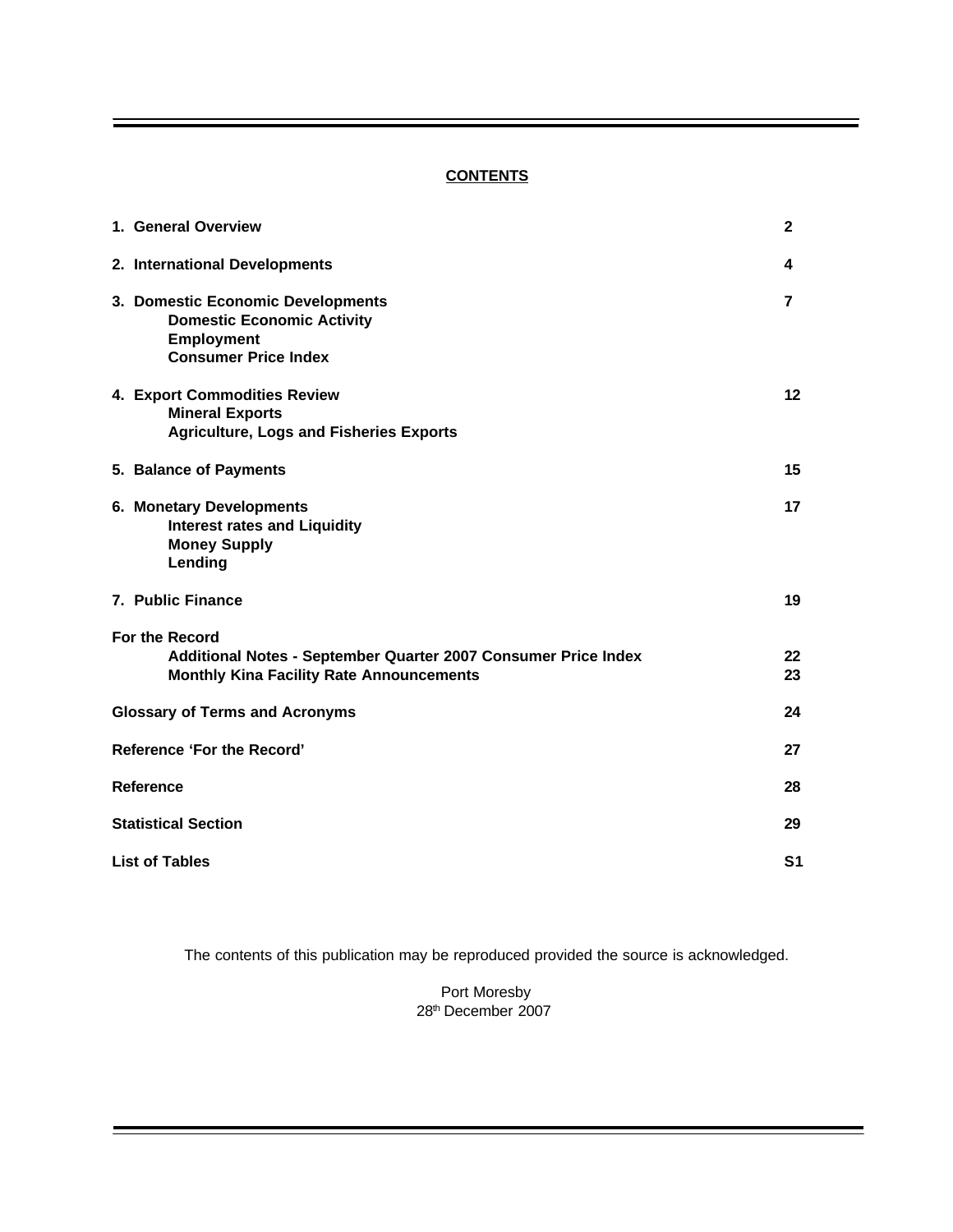# **1. GENERAL OVERVIEW**

Most economic indicators available to the Bank of Papua New Guinea (Bank of PNG) point to continued economic growth in the third quarter of 2007. Increased production of some major export commodities driven by higher international prices, increased Government expenditure supported by large mineral tax inflows, higher import demand and growth in private sector credit are all indicative of this continued growth. Lending to the private sector increased due to low domestic interest rates and increase in business activity. While the annual headline inflation declined in the September quarter of 2007, the annual underlying inflation measures increased mainly due to the lag effects of the depreciation of the Kina against the Australian dollar. Given the large fiscal surplus and the build up of deposits in Trust Accounts, the Bank is concerned that if these funds are drawn down at a faster pace it will impact on liquidity and threaten price stability achieved over the last few years.

Data obtained from the Bank of PNG's Business Liaison Survey (BLS) showed that the nominal value of sales of the private sector increased by 9.4 percent in the June quarter of 2007, compared to the March quarter of 2007. By sector, the increase in the nominal value of sales was in all sectors, except the building and construction and transportation sectors. By region, all surveyed regions recorded increases in sales. Over the twelve months to June 2007, the nominal value of sales increased by 15.1 percent.

The Bank's Employment Index indicated that employment in the formal private sector, excluding the mineral sector, decreased by 0.5 percent in the September quarter of 2007, compared to an increase of 3.6 percent in the June quarter of 2007.The sectors that recorded declines in employment were the transportation, agriculture/forestry/fisheries and building and construction sectors, while the retail, wholesale, manufacturing and financial/business and other services sectors increased. Over the year to September 2007, the level of employment, excluding the mineral sector, increased by 11.3 percent.

Quarterly headline inflation as measured by the Consumer Price Index (CPI), increased by 0.6 percent in the September quarter of 2007, compared to 0.7 percent in the June quarter of 2007. Quarterly trimmed mean inflation was 1.1 percent and exclusion-based inflation was 1.2 percent, compared to 1.1 percent and 1.4 percent, respectively, in the June quarter of 2007. By region, all urban areas recorded higher prices.

Annual headline inflation decreased by 1.6 percent in the September quarter of 2007, compared to an increase of 3.3 percent in the September quarter of 2006. Annual trimmed mean inflation was 3.6 percent in the September quarter of 2007, compared to 1.2 percent in the September quarter of 2006. Annual exclusion-based inflation was 9.5 percent in the September quarter of 2007, compared to negative 0.8 percent in the September quarter of 2006.

In the September quarter of 2007, the daily average Kina exchange rate appreciated against the US dollar by 2.3 percent, the Australian dollar by 0.4 percent, the Euro by 0.3 percent and the pound sterling by 0.6 percent, while it depreciated by 0.1 percent against the Japanese yen. These movements resulted in the quarterly average Trade Weighted Index (TWI) appreciating by 0.8 percent in the September quarter of 2007.

Higher international prices for most mineral, agricultural and log exports resulted in 8.0 percent increase in the weighted average kina price of PNG's exports in the September quarter of 2007, compared to the corresponding quarter of 2006. There was 4.9 percent increase in the weighted average price of mineral exports, with higher kina prices of gold and crude oil, which more than offset the decline in the copper export price. For the agricultural, logs and marine product exports, the weighted average kina price increased by 25.7 percent. This was accounted for by higher kina prices of coffee, cocoa, copra, copra oil, palm oil and log exports.

The overall surplus in the balance of payments for the nine months to September 2007 was K1,227 million, compared to a surplus of K1,536 million in the corresponding period of 2006. This outcome was the result of a lower surplus in the current account combined with a lower net inflow in the capital and financial accounts.

The current account recorded a surplus of K784.0 million in the nine months to September 2007, compared to a surplus of K1,127 million in the corresponding period of 2006. The lower surplus reflected a decline in trade surplus and higher net service payments, which more than offset lower net income payments and higher net transfer receipts.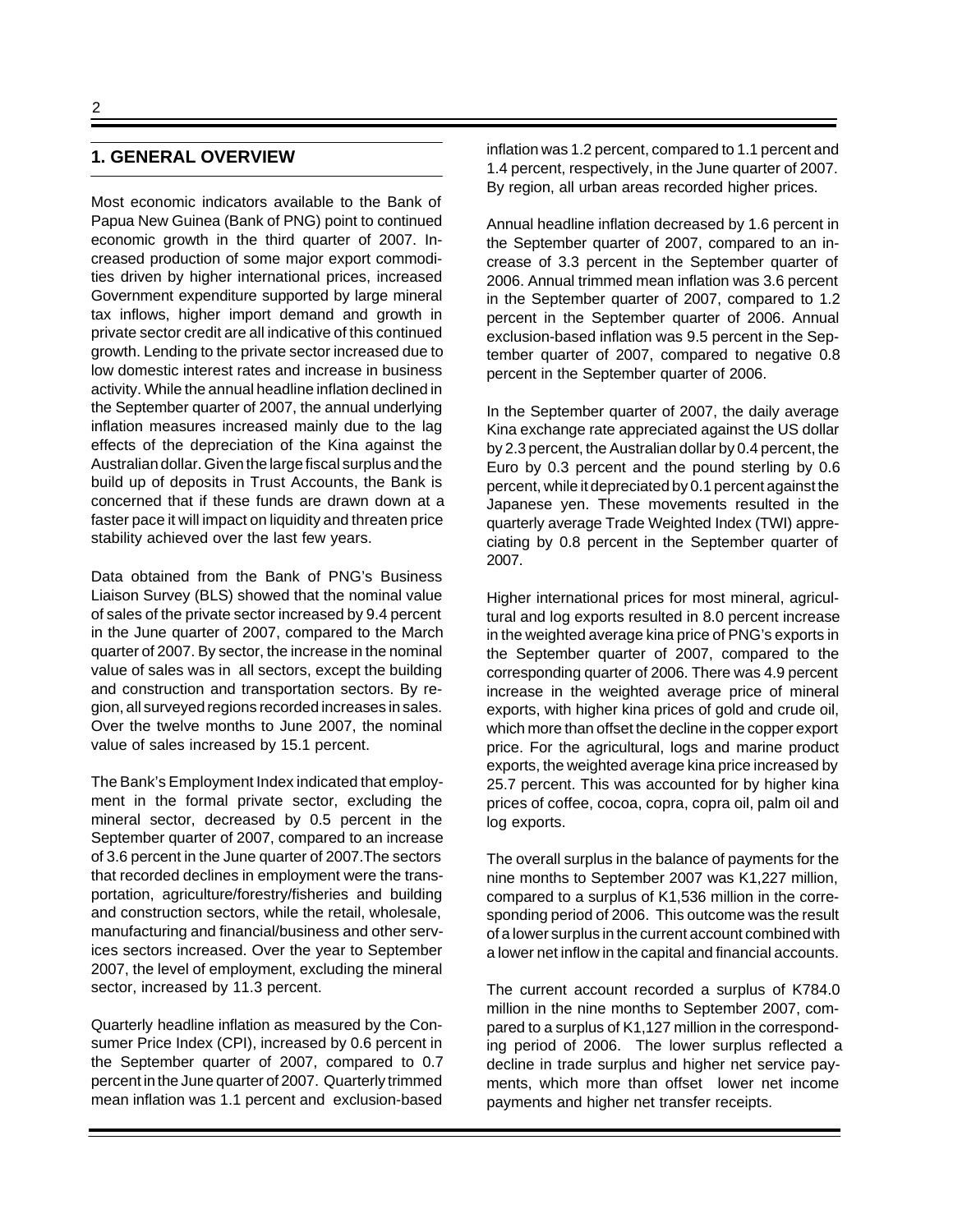The capital and financial accounts recorded a lower surplus of K411 million in the nine months to September 2007, compared to a surplus of K479 million in the corresponding period of 2006.

The capital account recorded a lower net inflow of K93 million in the nine months to September 2007, compared to K101 million in the corresponding period of 2006. The decline was due to lower capital inflows by donor agencies for direct project financing.

The financial account recorded a net inflow of K318 million in the nine months to September 2007, compared to a net inflow of K378 million in the corresponding period of 2006. This lower outcome was a result of higher net outflow in other investments.

The level of gross foreign exchange reserves at the end of September 2007 was K5,552.2 (US\$1,887.7) million, sufficient for 9.1 months of total and 12.7 months of non-mineral import covers.

The Bank of Papua New Guinea maintained a neutral monetary policy stance during the September quarter of 2007. The Kina Facility Rate (KFR) was kept unchanged at 6.0 percent, while the dealing margin for the Repurchase Agreements (Repo) were maintained at 150 basis points on the buy and sell side of the KFR. The 28-day and 63-day Central Bank Bills (CBBs) rates increased during the same period, reflecting higher issuance of CBBs by the Central Bank to diffuse excess liquidity and realignment of short-term domestic interest rates with the KFR.

The Bank continued to utilise its Open Market Operation (OMO) instruments in the conduct of monetary policy over the September quarter of 2007. The CBBs and Repurchase Agreements (Repo) facility were mainly used to sterilise excess liquidity, as the Government continued to retire Treasury bills. The Cash Reserve Requirement (CRR) and the Minimum Liquid Assets Ratio (MLAR) of the commercial banks were maintained at 3.0 percent and 25.0 percent, respectively, over the September quarter of 2007.

The average level of broad money supply (M3\*) declined marginally by 0.3 percent in the September quarter of 2007, compared to an increase of 8.5 percent in the June quarter of 2007. The outcome was

due to a significant decline in the average net claims on the Government. Net domestic claims outstanding, excluding advances to the Central Government and outstanding loans under the Agricultural export commodity price support schemes, increased by 4.5 percent in the September quarter of 2007, compared to an increase of 10.4 percent in the previous quarter.

Total domestic credit extended by depository corporations (DCs) to the private sector, public nonfinancial corporations, Provincial and Local level Governments, and other financial corporations increased by K101.2 million to K3,739.6 million in the September quarter of 2007 from K3,638.4 million in the previous quarter. This was mainly due to an increase of K97.8 million in credit to the private sector and K4.1 million in credit to public non-financial corporations. The annualised growth in domestic credit, excluding Central Government and advances under the price support schemes, increased by 38.2 percent in September 2007.

Preliminary estimates of the fiscal operations of the National Government over the nine months to September 2007 showed an overall surplus of K1,198.5 million, compared to a surplus of K1,086.2 million in the corresponding period of 2006. This represents 6.7 percent of the estimated nominal Gross Domestic Product (GDP). The higher surplus was due to a significant increase in mineral tax receipts, which more than offset the increase in expenditure.

Total revenue, including foreign grants, during the nine months to September 2007 was K4,930.8 million, 15.6 percent higher than the receipts collected in the corresponding period of 2006. This represents 91.0 percent of the budgeted revenue for 2007.

Total expenditure over the nine months to September 2007 was K3,732.3 million, 17.4 percent higher than in the corresponding period of 2006, and represents 68.4 percent of the 2007 budgeted expenditure.

As a result of these developments in revenue and expenditure, the Budget surplus was used to make net overseas loan repayment of K106.3 million, while the balance was used to retire domestic debts, settle cheque floats for 2006 and increase deposits at the Bank of PNG.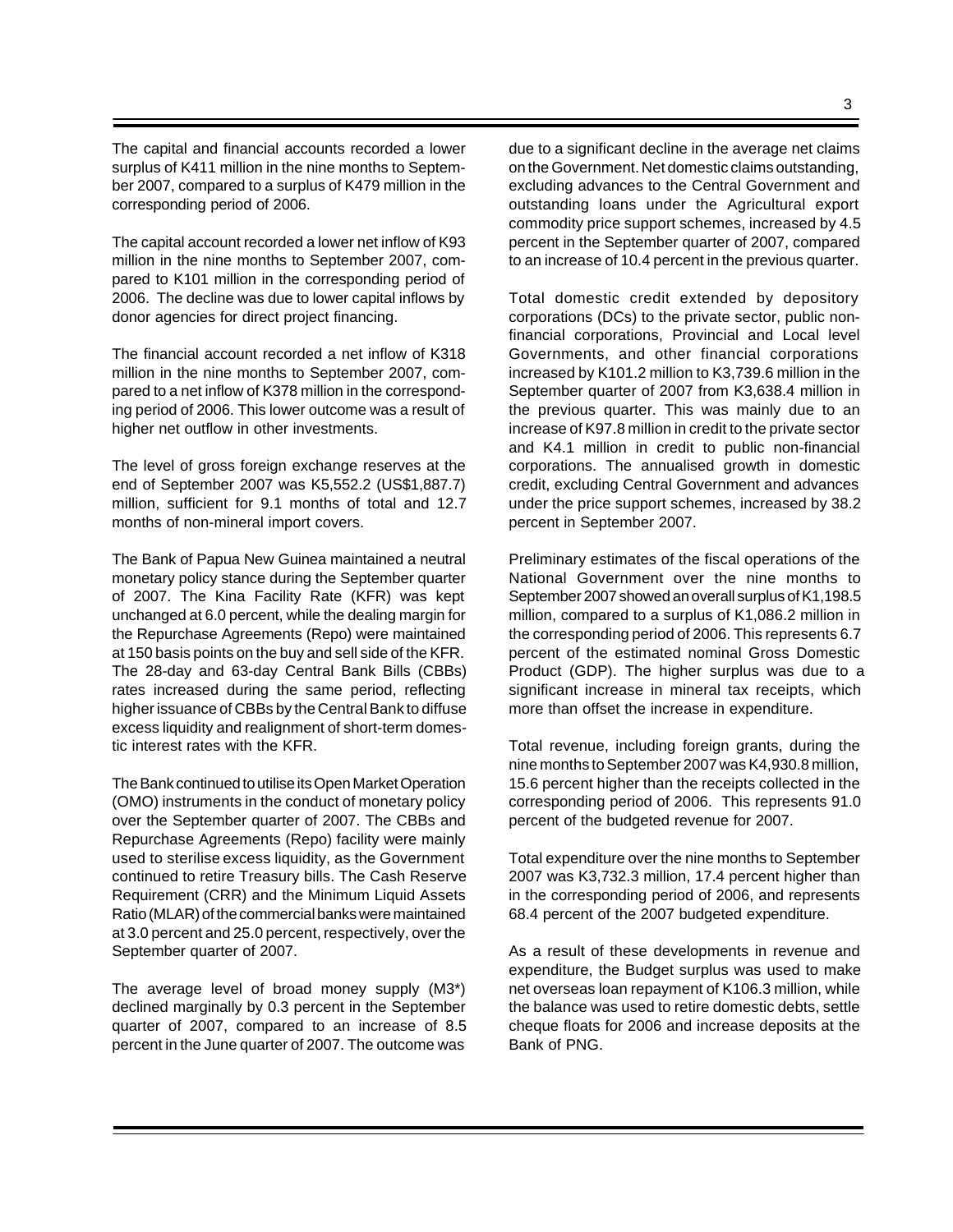# **2. INTERNATIONAL DEVELOPMENT**

The world economy is expected to continue to grow in 2007. The International Monetary Fund (IMF) forecast published in the October 2007 World Economic Outlook Report is for real GDP to grow by 5.2 percent in 2007, compared to 5.4 percent in 2006 supported by sound economic fundamentals in the industrialised countries and strong growth in emerging market economies. With the credit squeeze in the housing market, the United States (US) economy is expected to slow down, while growth in the Euro area and Japan are also expected to follow suit. China, India and Russia are expected to grow strongly, while robust expansions are also expected to continue in other emerging markets and developing countries. Inflation has been contained in the advanced economies, but has risen in emerging economies. The major risks that poses threat to global growth would be the high level of international oil prices and the credit squeeze in the US sub-prime housing market.

In September, the former French economy and finance minister Mr. Dominique Strauss – Khan was selected as the new Managing Director of the IMF for a five year term beginning on  $*$  November 2007, replacing Mr. Rodrigo de Rato. Mr. Strauss-Khan noted that the IMF was at the crossroads and its role of providing financial stability to the world might be at stake. He stressed that rebuilding its relevance and legitimacy would be a priority, although it may be a difficult task.

In September, the 19<sup>th</sup> Ministerial Asia Pacific Economic Co-operation (APEC) summit was held in Sydney, Australia. Issues discussed include economic development, trade, regional security, job creation and climate change. It was noted that the Asia Pacific region still remains an engine of growth as growth in the past has been solid and is expected to continue into 2008. However, to sustain this momentum leaders need to address the challenges of global trade imbalance, protectionism, urbanization, demographic changes, environment, energy, food, safety, terrorism, crime, governance, women's empowerment, pandemics and 21<sup>st</sup> century skills.

Also in September, senior international and regional trade officials met in Manila for a conference hosted by the Asian Development Bank (ADB), the World Trade Organization (WTO) and the Government of

Philippines. The conference highlighted the importance of trade to economic growth and discussed how to empower less developed economies and small states to benefit from global trade. The meeting also tried to identify the main constraints and how best to resolve them – both internationally and regionally. The officials also discussed ways to assist less developed countries to boost economic infrastructure, build productive capacity, adopt more outward orientated trade policies, and negotiate and implement trade and related policies.

In the US, real GDP grew by 4.9 percent over the year to September 2007, compared to an increase of 3.0 percent over the corresponding period in 2006. The increase was due to improved trade performance supported by the depreciating dollar, a pick-up in consumer demand and improved business confidence, despite concerns in the US sub-prime housing market. The IMF forecast is for real GDP to grow by 1.9 percent in 2007.

Industrial production increased by 1.9 percent over the year to September 2007, compared to an increase of 5.6 percent over the year to September 2006. The slowdown was associated with the crisis in the subprime housing market. The Institute of Supply Management (ISM) production index was 52.0 percent in September 2007, compared to 62.9 percent in June 2007, reflecting a slowdown in activity in the manufacturing sector. Retail sales increased by 4.7 percent over the year to September 2007, compared to an increase of 6.1 percent over the corresponding period in 2006. The unemployment rate was 4.7 percent in September 2007, compared to 4.6 percent in September 2006.

Consumer prices rose by 2.8 percent over the year to September 2007, compared to an increase of 2.1 percent over the corresponding period in 2006. Broad money supply increased by 6.7 percent over the year to September 2007, compared to an increase of 4.4 percent over the corresponding period in 2006. The Federal Reserve reduced its Fed Fund rate from 4.75 percent to 4.50 percent associated with the credit squeeze in the sub-prime housing market as more liquidity was needed to support the economy from slipping into recession.

The trade deficit was US\$805.0 billion over the year to September 2007, compared to a deficit of US\$849.5 billion over the year to September 2006.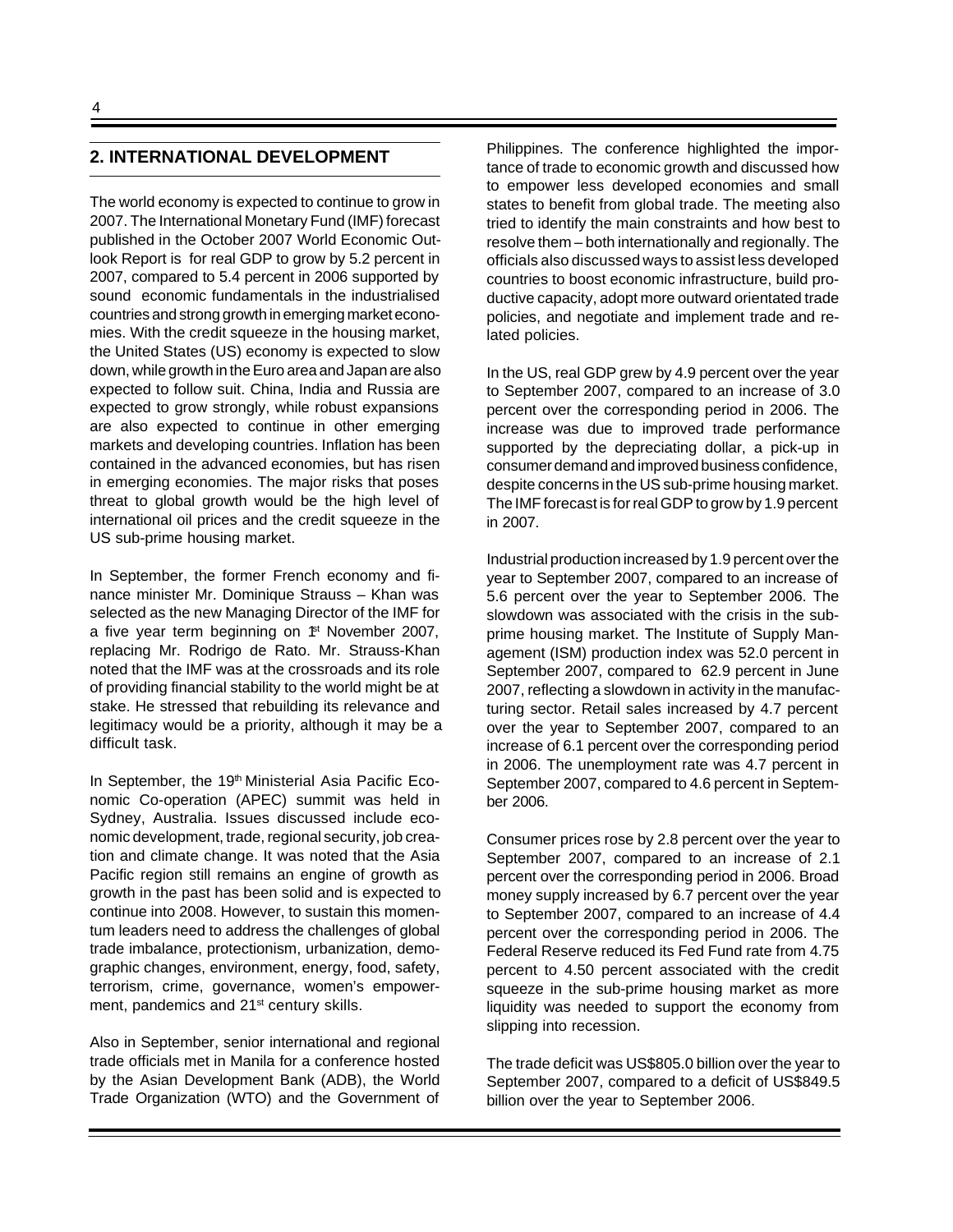In Japan, real GDP grew by 2.6 percent over the year to September 2007, compared to 1.6 percent over the corresponding period in 2006, due to strong export performance and renewed business confidence. The IMF forecast is for real GDP to grow by 2.0 percent in 2007.

Industrial production increased by 0.8 percent over the year to September 2007, compared to 5.2 percent over the year to September 2006, associated with slowdown in domestic demand. Retail sales increased by 0.7 percent over the year to September 2007, compared to 0.3 percent over the year to September 2006. The unemployment rate was 4.0 percent in September 2007, compared to 4.2 percent in September 2006.

Consumer prices declined by 0.2 percent over the year to September 2007, compared to an increase of 0.6 percent over the corresponding period in 2006. Broad money supply increased by 4.7 percent over the year to September 2007, compared to an increase of 2.1 percent over the corresponding period in 2006. The Bank of Japan (BOJ) maintained its overnight call rate at 0.5 percent in the September quarter of 2007.

The current account surplus was US\$205.0 billion over the year to September 2007, compared to a surplus of US\$168.1 billion over the year to September 2006, reflecting strong export performance.

In the Euro area, real GDP grew by 2.8 percent over the year to September 2007, compared to an increase of 2.6 percent over the year to September 2006. This outcome was attributed to a pick-up in business investments. Business conditions generally remained favourable, despite the large appreciation of the euro. The IMF forecast is for real GDP to grow by 2.5 percent in 2007.

Industrial production increased by 3.5 percent over the year to September 2007, compared to an increase of 3.3 percent over the year to September 2006. Retail sales increased by 1.6 percent over the year to September 2007, compared to an increase of 1.4 percent over the year to September 2006. The unemployment rate fell to 7.3 percent in September 2007, from 7.8 percent in September 2006, reflecting improvement in the labour market.

Consumer prices in the Euro area increased by 2.1 percent over the year to September 2007, compared to an increase of 1.7 percent over the corresponding period in 2006. Broad money supply increased by 11.3 percent over the year to September 2007, compared to an increase of 8.5 percent over the corresponding period in 2006. The European Central Bank maintained its policy interest rate at 4.0 percent in the September quarter of 2007.

In Germany, real GDP grew by 2.8 percent over the year to September 2007, the same as in the corresponding period in 2006. The increase was mainly associated with higher industrial production and export performance. The IMF forecast is for real GDP to grow by 1.7 percent in 2007.

Industrial production increased by 6.1 percent over the year to September 2007, compared to an increase of 6.3 percent over the corresponding period in 2006. Retail sales dropped by 2.2 percent over the year to September 2007, compared to a decline of 1.2 percent over the corresponding period in 2006. The unemployment rate was 8.8 percent in September 2007, compared to 10.6 percent in September 2006.

Consumer prices increased by 2.5 percent over the year to September 2007, compared to an increase of 1.0 percent over the corresponding period in 2006.

The current account surplus was US\$239.3 billion over the year to September 2007, compared to US\$107.5 billion over the corresponding period in 2006, reflecting high export demand.

In the United Kingdom (UK), real GDP increased by 3.2 percent over the year to September 2007, compared to an increase of 2.8 percent over the corresponding period in 2006. Despite a run on deposits at Northern Rock, the UK's fifth largest mortgage lender, the UK economy continued to grow, supported by higher consumer demand. The IMF forecast is for real GDP to grow by 2.9 percent in 2007.

Industrial production fell by 0.3 percent over the year to September 2007, compared to an increase of 0.4 percent over the corresponding period in 2006. Retail sales increased by 6.3 percent over the year to September 2007, compared to an increase of 3.2 percent over the corresponding period in 2006. The unemployment rate was 5.4 percent in September 2007, compared to 5.6 percent in September 2006.

Consumer prices increased by 1.8 percent over the year to September 2007, compared to an increase of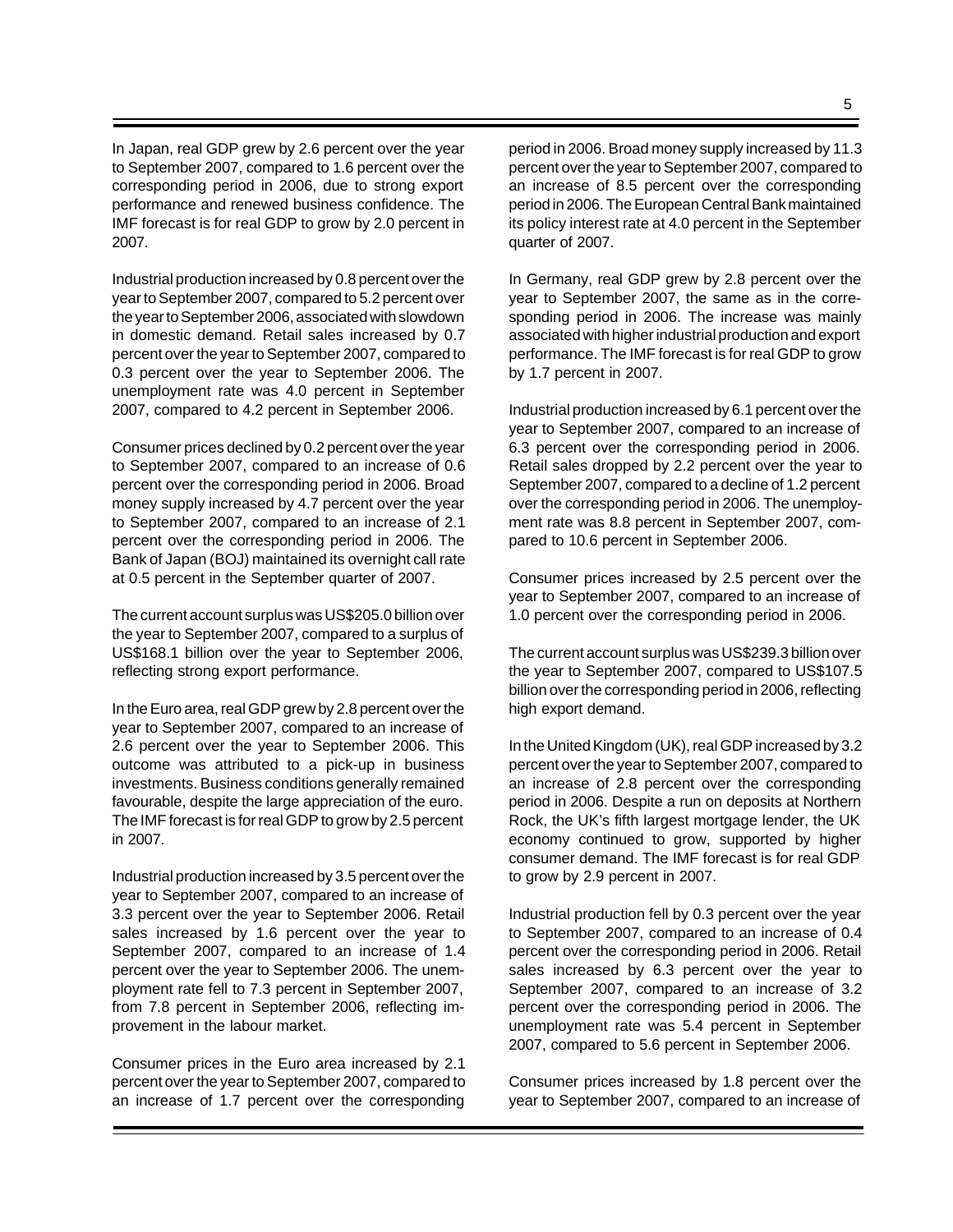2.4 percent over the corresponding period in 2006. Broad money supply increased by 12.8 percent over the year to September 2007, compared to an increase of 14.5 percent over the corresponding period in 2006. The Bank of England maintained its policy interest rate at 5.75 percent in the September quarter of 2007.

The trade deficit was US\$164.4 billion over the year to September 2007, compared to a deficit of US\$144.2 billion over the corresponding period in 2006, reflecting high import demand.

In Australia, real GDP grew by 4.3 percent over the year to September 2007, compared to an increase of 3.0 percent over the corresponding period in 2006. The increase was mainly driven by strong domestic demand and export volumes. The IMF forecast is for real GDP to grow by 4.6 percent in 2007.

Industrial production increased by 4.6 percent over the year to June 2007, compared to a decrease of 3.0 percent over the corresponding period in 2006. Retail sales increased by 5.1 percent over the year to September 2007, compared to 3.2 percent over the same period in 2006, reflecting higher consumer demand. The unemployment rate was 4.2 percent in September 2007, compared to 4.8 percent in September 2006.

Consumer prices rose by 1.9 percent over the year to September 2007, compared to an increase of 3.9 percent over the corresponding period in 2006. The lower increase was due to declines in the prices of fruits and petrol as a result of the appreciation of the Australian dollar, which more than offset the increase in international crude oil prices and a fall in refinery margins. Broad money supply increased by 18.5 percent over the year to September 2007, compared to an increase of 11.2 percent over the corresponding period in 2006. The Reserve Bank of Australia (RBA) increased its official cash rate to 6.0 percent in the September quarter of 2007 from 5.75 percent in the June quarter of 2007, reflecting inflationary concerns.

The trade deficit was US\$13.6 billion over the year to September 2007, compared to a deficit of US\$9.6 billion over the corresponding period in 2006.

During the September quarter of 2007, the US dollar depreciated against all the major currencies. The quarterly average US dollar exchange rate depreciated by 2.0 percent against the Australian dollar, 1.9 per-

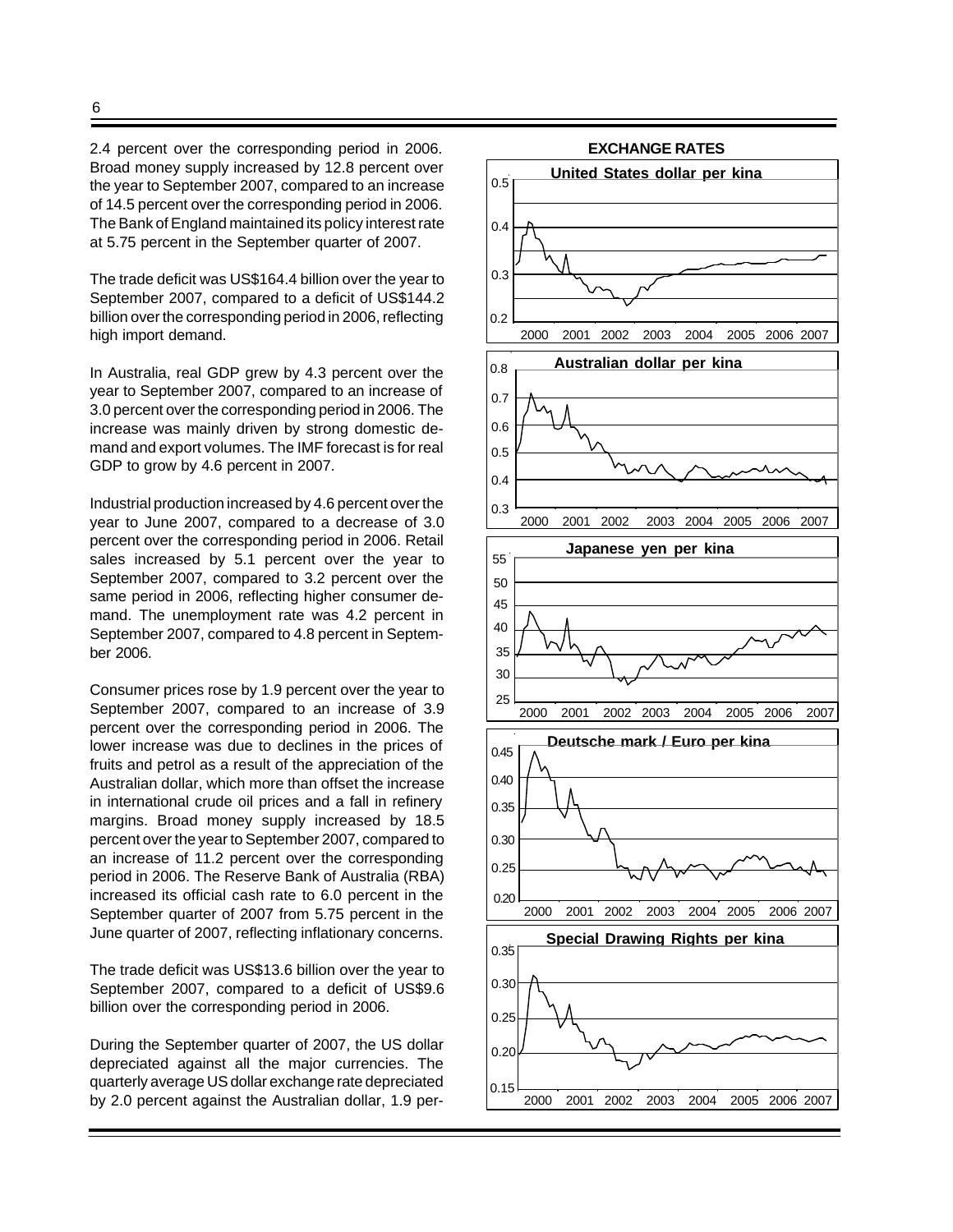cent against the euro, 2.0 percent against the pound sterling and 3.5 percent against the Japanese yen. The depreciation was due to the ongoing adjustments in the US housing sector.

In the September quarter of 2007, the daily average Kina exchange rate appreciated against all major trading partner currencies, except the yen. The average Kina exchange rate appreciated by 2.3 percent against the US dollar, 0.4 percent against the Australian dollar, 0.6 percent against the pound sterling, 0.3 percent against the euro, whilst it depreciated by 0.1 percent against the yen. These currency movements resulted in the quarterly average Trade Weighted Index (TWI) appreciating by 0.8 percent in the September quarter of 2007, compared to the June quarter of 2007.

# **3. DOMESTIC ECONOMIC DEVELOPMENTS**

#### **Domestic Economic Activity**

Data obtained from the Bank of PNG's Business Liaison Survey (BLS), in conjunction with other economic indicators available to the Bank, showed that economic activity continued to increase in the June quarter of 2007. The total nominal value of sales of the private sector increased by 9.4 percent in the June quarter of 2007, compared to 14.9 percent in the March quarter of 2007. By sector, the increase was in all sectors, except the building and construction and transportation sectors, while all surveyed regions recorded increases. Over the twelve months to June 2007, the total nominal value of sales increased by 15.1 percent.

In the manufacturing sector, the nominal value of sales increased by 11.6 percent in the June quarter of 2007, compared to the March quarter of 2007. The increase was due to higher volume of sales as a result of increased demand. Over the twelve months to June 2007, the total nominal value of sales increased by 12.5 percent.

In the retail sector, the nominal value of sales increased by 10.5 percent in the June quarter of 2007, while the nominal value of sales in the wholesale sector increased by 8.9 percent, compared to the March quarter of 2007. The increase in both sectors was due to high demand for a wide range of products associated with the National Elections as well as expansion of operations to other centres by a number of retail companies. A favourable coffee season in the highlands region and higher prices for cocoa and copra in the Islands region also contributed to the increase. Over the twelve months to June 2007, the total

nominal value of sales increased by 30.4 percent.

In the agriculture/forestry/fisheries sector, the nominal value of sales increased by 10.3 percent in the June quarter of 2007, compared to the March quarter of 2007. The increase was in all sub-sectors and was due to both price and volume increases. In the agriculture sub-sector, the increase was due to favourable prices and production of cocoa, copra, oil palm and coffee, while the increase in the fisheries sub-sector was due to higher prices and volume of fish harvested. The increase in the forestry sub-sector was due to higher volume of logs harvested, especially kwila wood. Over the 12 months to June 2007, the total nominal value of sales increased by 52.2 percent.

In the mineral sector, the nominal value of sales increased by 9.1 percent in the June quarter of 2007, compared to the March quarter of 2007. The increase was due to higher export price and volume of copper. Drilling activities also picked up during the June quarter. Over the twelve months to June 2007, the total nominal value of sales increased by 0.3 percent.

In the financial/business and other services sector, the nominal value of sales increased by 19.4 percent in the June quarter of 2007, compared to the March quarter of 2007. There were increases in all subgroups. In the real estate and other services subsector, the increase was due to higher demand for real estates and security guards. In the financial/business sub-sector, the increase was associated with higher interest income and foreign exchange trading. Over the twelve months to June 2007, total nominal value of sales increased by 42.6 percent.

In the building and construction sector, the nominal value of sales decreased by 35.0 percent in the June quarter of 2007, compared to the March quarter of 2007. The decline was mainly due to the completion of both building and road projects, including the Mining Haus in National Capital District (NCD) and the rehabilitation of the Sogeri road in Central province, which more than offset increases in other regions. Over the 12 months to June 2007, the total nominal value of sales increased by 18.6 percent.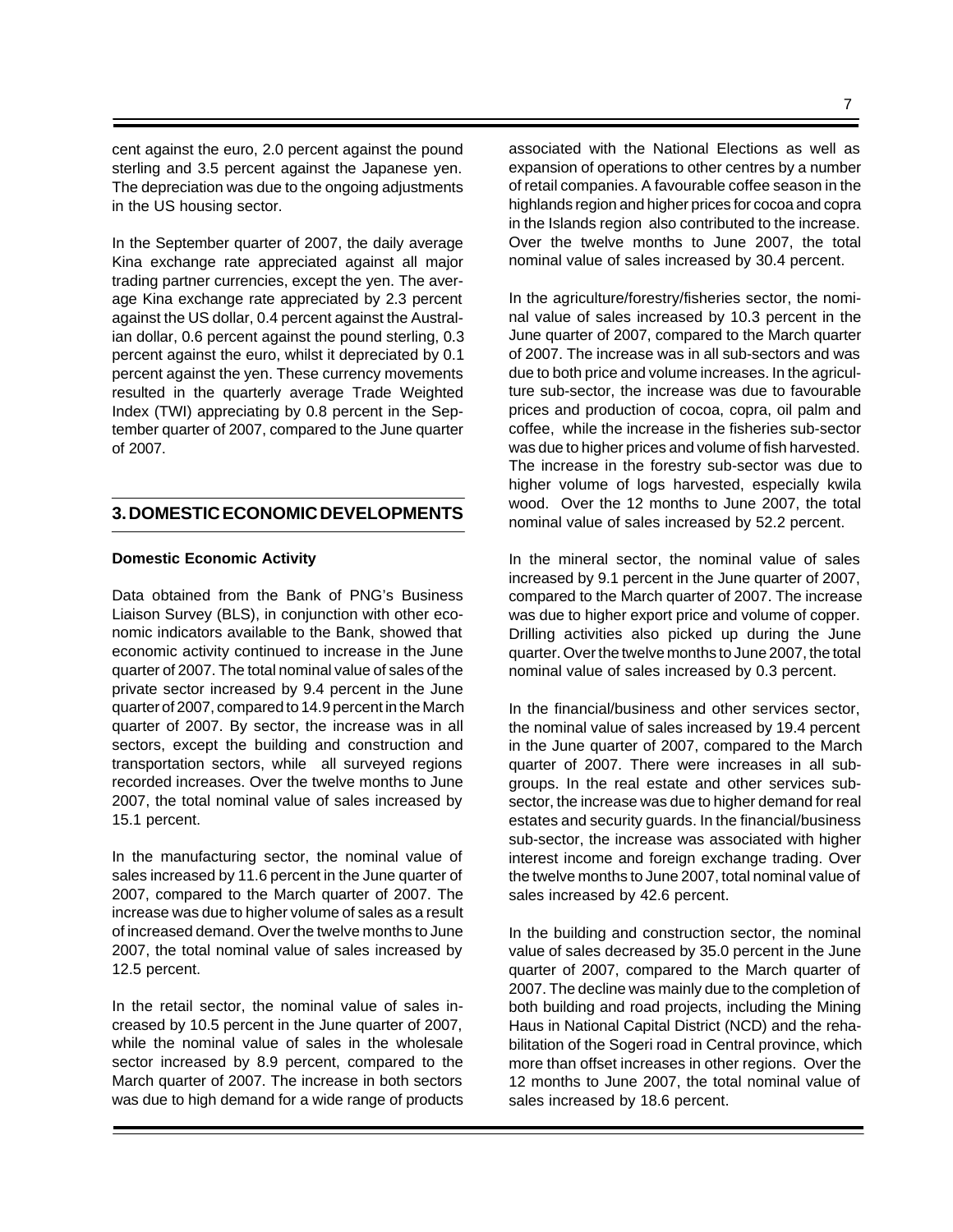In the transportation sector, the nominal value of sales declined by 0.6 percent in the June quarter of 2007, compared to the March quarter of 2007. The decline was due to reduced volume of cargo transported by sea and lower air travel as a result of high cost. Over the twelve months to June 2007, the total nominal value of sales increased by 2.4 percent.

The nominal value of sales in the Southern region increased by 13.0 percent in the June quarter of 2007, compared to the March quarter of 2007. This outcome was mainly due to higher sales in the agriculture subsector and the mineral sector. In the agriculture subsector, the increase was due to higher prices and production of palm oil. In the mineral sector, the increase was due to higher export price and volume of copper. Over the twelve months to June 2007, the total value of sales decreased by 6.4 percent.

The nominal value of sales in the Islands region (including the Autonomous region of Bougainville) increased by 1.4 percent in the June quarter of 2007, compared to the March quarter of 2007. The increase was in the agriculture sub-sector, wholesale and manufacturing sectors. The increase in the agriculture subsector was due to higher volume and prices of cocoa, oil palm and copra, while the increase in the wholesale sector was the result of increased demand associated with higher exports of cocoa and copra. In the manufacturing sub-sector, the increase was due to higher production and demand for copra oil. Over the twelve months to June 2007, the total value of sales increased by 55.3 percent.

The nominal value of sales in NCD increased by 7.5 percent in the June quarter of 2007, compared to the March quarter of 2007. The increase was in the wholesale, retail and manufacturing sectors. The increases in the retail and wholesale sectors were due to higher demand associated with the National Elections. In the manufacturing sector, the increase was due to increased volume of products sold associated with high demand. Over the twelve months to June 2007, the total value of sales increased by 26.1 percent.

The nominal value of sales in the Highlands region increased by 13.3 percent in the June quarter of 2007, compared to the March quarter of 2007. The increase was in the agriculture and mineral sectors. In the agriculture sector, higher sales was due to the coffee season, whilst in the mineral sector, drilling activities contributed to the increase. Over the twelve months to June 2007, the total value of sales increased by 24.6 percent.

The nominal value of sales in Morobe increased by 9.9 percent in the June quarter of 2007, compared to the March quarter of 2007. The increase was in the manufacturing, retail and wholesale sectors. In the manufacturing sector, the increase was due to higher demand for food and drinks, while in the retail and wholesale sectors, the increases were due to higher demand for fuel and merchandise goods associated with the National Elections. Over the twelve months to June 2007, the total value of sales increased by 16.9 percent.

The nominal value of sales in the Momase region, (excluding Morobe), increased by 18.2 percent in the June quarter of 2007, compared to the March quarter of 2007. The increase was in the manufacturing sector and the fisheries sub-sector. In the manufacturing sector, the increase was due to higher sales of products ranging from tinned fish to cigarettes and timber. The increase in the fisheries sub-sector was associated with favourable prices. Over the twelve months to June 2007, the total value of sales increased by 34.2 percent.

#### **EMPLOYMENT**

The Bank's Employment Index for the September quarter of 2007 indicated that the level of employment in the formal private sector, excluding the mineral sector, decreased by 0.5 percent, compared to an increase of 3.6 percent in the June quarter of 2007. The sectors that declined were the building and construction, transportation and agriculture/forestry/fishery sectors, which more than offset the increase in the manufacturing, retail, wholesale and financial/business and other services sectors. By region, the level of employment decreased in the Highlands, Southern and Momase regions, while it increased in the NCD, Morobe and Islands regions. Over the year to September 2007, the level of employment, excluding the mineral sector, increased by 11.3 percent.

In the agriculture/forestry/fisheries sector, the level of employment declined by 4.1 percent in the September quarter of 2007, compared to an increase of 6.8 percent in the June quarter of 2007. In the agriculture sub-sector, the decrease was mainly associated with the National Elections, lower production of palm oil and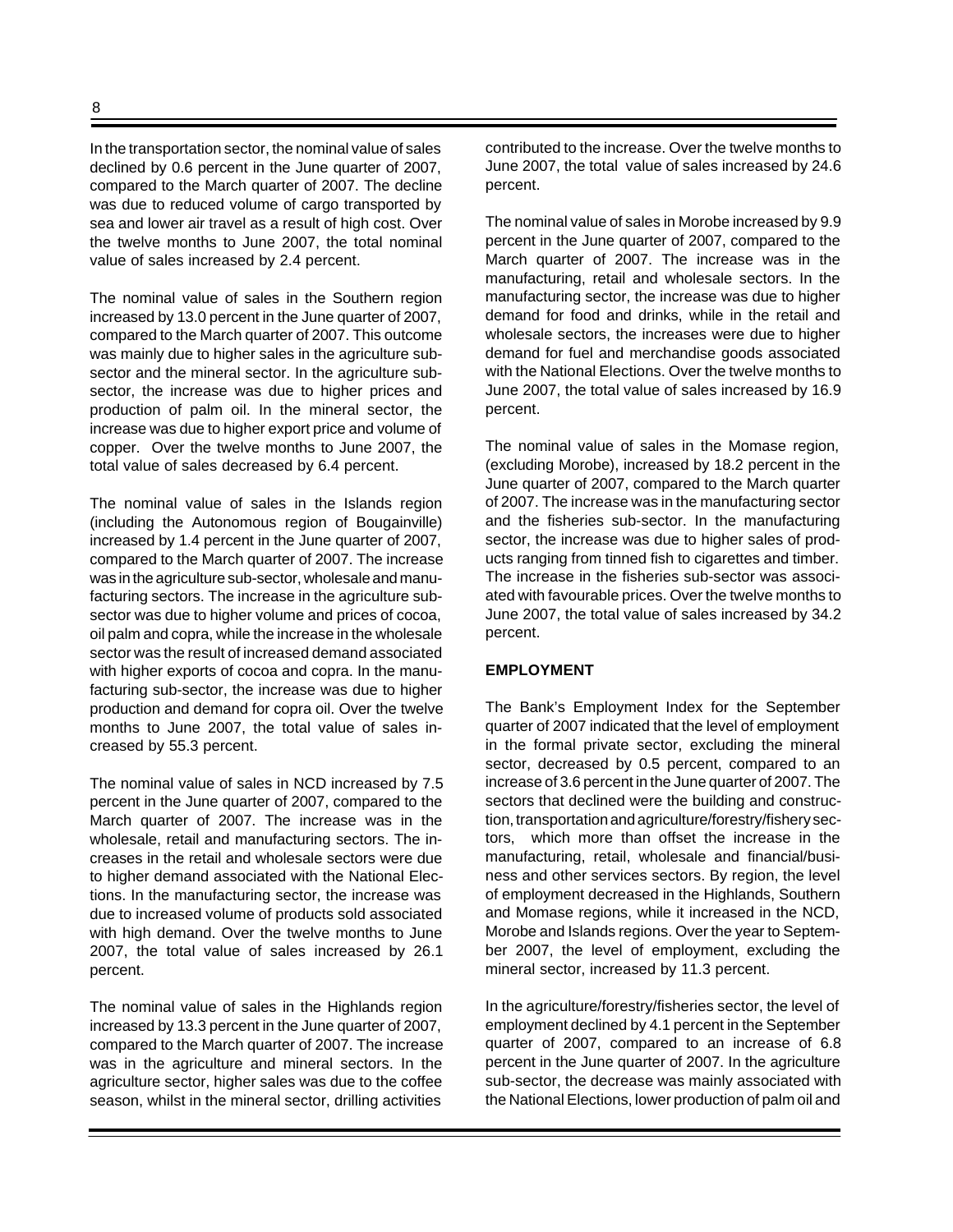9

end of the coffee harvesting season. In the forestry sub-sector, the closure of a logging operation and the beginning of the wet season contributed to the decline. In the fisheries sub-sector, the decrease was a result of the completion of wharf extension, improvements in plants and fencing of properties by a fishing company, moratorium to stop the harvest of beche der mer to allow for breeding, dry-docking of fishing vessels and reduction in operations. Over the year to September 2007, the level of employment increased by 15.5 percent.

In the building and construction sector, the level of employment decreased by 5.2 percent in the September quarter of 2007, compared to an increase of 8.9 percent in the June quarter of 2007. The decrease was due to the completion of several mining-related construction projects and laying-off of casual staff mainly associated with the completion of road and building projects in NCD and the Highlands regions. Over the year to September 2007, the level of employment increased by 11.0 percent.

In the transportation sector, the level of employment decreased by 1.3 percent in the September quarter of 2007, compared to an increase of 0.7 percent in the June quarter of 2007. The decrease was mainly due to a decline in casual employment as a result of lack of work, bad weather conditions and the closure of a third level airline. Over the year to September 2007, the level of employment increased by 5.0 percent.

In the manufacturing sector, the level of employment increased by 2.2 percent in the September quarter of 2007, compared to an increase of 2.1 percent in the June quarter of 2007. The increase was due to the introduction of a new product line, increased orders and expansion of operations by some small to medium-size companies. Over the year to September 2007, the level of employment increased by 8.8 percent.

In the retail and wholesale sectors, the level of employment increased by 3.2 percent and 0.5 percent in the September quarter of 2007, respectively, compared to an increase of 2.1 percent and a decrease of 2.9 percent in the June quarter of 2007. The increase was broad-based reflecting expansion of capacity and operations into the mining townships, as well as preparation for the festive period. Over the year to



September 2007, the level of employment increased by 18.7 percent.

In the financial/ business and other services sector, the level of employment increased by 2.4 percent in the September quarter of 2007, compared to an increase of 0.8 percent in the June quarter of 2007. The increase in the finance and insurance sub-sector was mainly due to the recruitment of graduate trainees, while the increase in the hotel and catering sub-sector reflected higher demand and expansion of operations. In the other services sub-sector, the increase was due to expansion into a mining area, awarding of new contracts and expansion of a private hospital. Over the year to September 2007, the level of employment declined by 0.3 percent.

By region, the level of employment decreased in the Highlands, Southern and Momase regions, while it increased in NCD, Morobe and Islands regions. In the Highlands region, the level of employment decreased by 7.9 percent in the September quarter of 2007, compared to an increase of 7.9 percent in the June quarter of 2007. Lower employment was recorded in the manufacturing, retail, wholesale and building and construction sectors and the agriculture sub-sector. The decreases in the retail and manufacturing sectors were mainly driven by reductions in the operation of two retail companies and a manufacturing company. The decrease in the building and construction sector resulted from the closure of operations in Goroka by a construction firm, while the decrease in the wholesale sector and the agriculture sub-sector was due to the end of the coffee season. Over the year to September 2007, the level of employment grew by 3.8 percent.

<sup>1</sup> The dotted vertical line indicates a break in series from 2002. See 'For the Record' in the March 2003 QEB on page 31 and the September 2005 QEB on page 29 for details.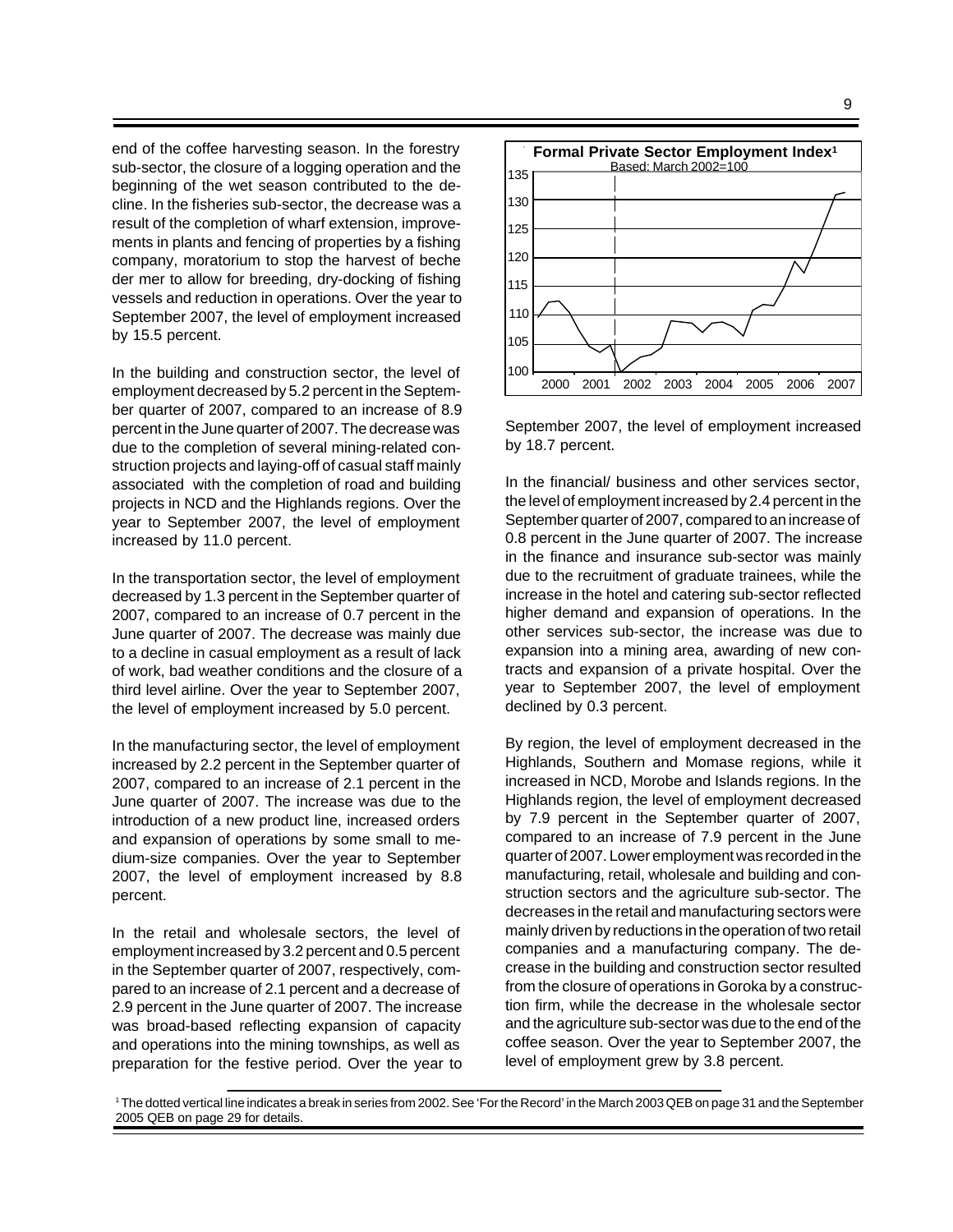In the Southern region, the level of employment decreased by 2.1 percent in the September quarter of 2007, compared to an increase of 8.0 percent in the June quarter of 2007. The decline in employment was in the agriculture/forestry/fishery, building and construction and transportation sectors. The decrease in the agriculture sub-sector was a result of lower production of palm oil, whilst in the forestry sub-sector, the decrease was due to rainy conditions and the closure of a logging operation. In the building and construction sector, employment decreased due to lack of new contracts and winding down of existing projects. In the transportation sector, the decrease resulted from resignations and reduction of operations. Over the year to September 2007, the level of employment grew by 6.9 percent

In the Momase region (excluding Morobe), the level of employment decreased by 2.2 percent in the September quarter of 2007, compared to an increase of 4.5 percent in the June quarter of 2007. The decline in employment was in the forestry sub-sector and the manufacturing, retail and wholesale sectors. In the forestry sub-sector, the decrease was due to laying-off of casual employees at two logging sites and closure of a logging operation. In the manufacturing sector, the decrease reflected lower operations and reduction in the total working hours, whilst in the retail and wholesale sectors, the decrease was associated with the termination of staff and the National Elections. Over the year to September 2007, the level of employment grew by 10.3 percent.

In the Islands region, employment grew by 2.0 percent in the September quarter of 2007, compared to an increase of 0.9 percent in the June quarter of 2007. The growth was in the agriculture/forestry/fisheries, building and construction, retail, wholesale and financial/ business and other services sectors. In the agriculture sub-sector, the increase reflected planting, harvesting and production of cocoa and copra, whilst the growth in the fisheries sub-sector resulted from increased operations by fishing companies. In the retail and wholesale sectors, the increase was due to higher demand associated with favourable commodity prices, preparation for the festive season and expansion of operations. In the financial/business and other services sector, the increase resulted from the employment of graduate trainees and expansion of operations into the mining industry. Over the year to September 2007, the level of employment grew by 16.3 percent. In Morobe, the level of employment increased by 2.5 percent in the September quarter of 2007, compared to an increased of 6.8 percent in the June quarter of 2007. Higher employment was recorded in the building and construction, manufacturing, agriculture/forestry/fisheries, retail and wholesale sectors. The increase in building and construction sector reflected new contracts and preparation for the Morobe Show, whilst the growth in agriculture/forestry/fisheries sector resulted from increases in production and shift hours. The increase in the manufacturing sector was due to expansion of operations and higher production and sales, whilst in the retail and wholesale sectors the increase reflected acquisitions, opening of a branch and expansion of operations. Over the year to September 2007, the level of employment grew by 19.3 percent.

In NCD, the level of employment increased by 4.5 percent in the September quarter of 2007, compared to a decline of 1.4 percent in the June quarter of 2007. The retail, wholesale, manufacturing, transportation, and financial/business and other services sectors recorded higher growth. The increases in the retail and wholesale sectors were associated with preparations for the festive period and expansion of operations. Higher employment in the manufacturing sector was due to increase in demand, production and student trainees, whilst in the transportation sector, the growth was due to increase in business activity and recruitment of staff by a third level airline. In the financial/ business and other services sector, the increase was a result of new contracts, recruitment of graduates, expansion of operations and increase in volume of work. Over the year to September 2007, the level of employment grew by 10.8 percent.

#### **CONSUMER PRICE INDEX**

The headline inflation rate, as measured by the Consumer Price Index (CPI), was 0.6 percent in the September quarter of 2007, compared to 0.7 percent in the June quarter 2007. The increase was due to higher prices in all expenditure groups, except the 'Drinks, tobacco and betelnut' group. By region, all urban areas recorded higher prices. The annual headline inflation decreased by 1.6 percent in the September quarter of 2007, compared to an increase of 1.0 percent in the June quarter of 2007.

The CPI for the 'Food' expenditure group increased by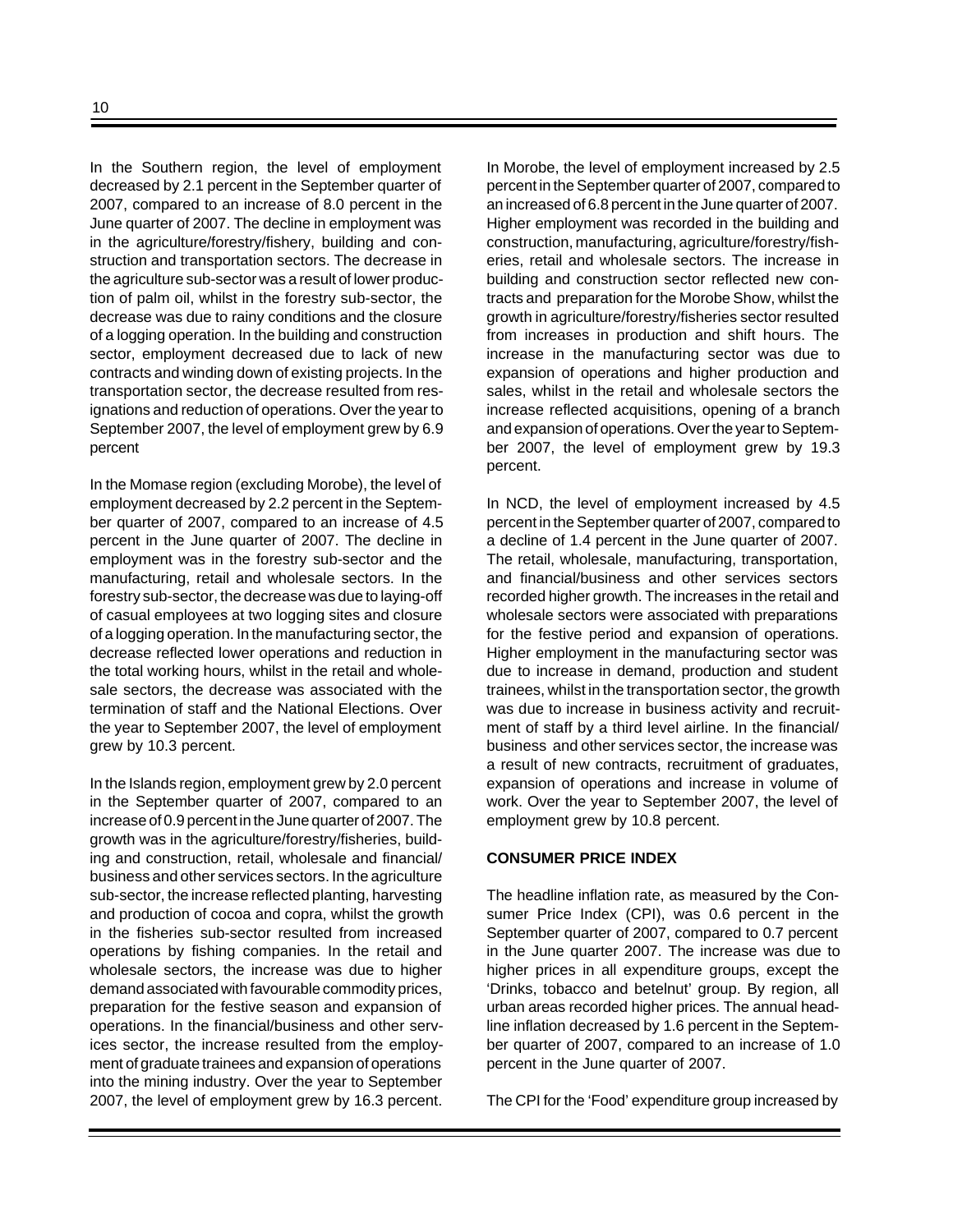1.2 percent in the September quarter of 2007, compared to an increase of 1.5 percent in the June quarter of 2007. The increase was driven by higher prices of cereals, meat and fish, and the miscellaneous subgroups, which increased by 2.0 percent, 1.7 percent and 0.9 percent, respectively. The group contributed 0.5 percentage point to the overall quarterly movement in the CPI.

In the 'Clothing and footwear' expenditure group, prices increased by 2.0 percent in the September quarter of 2007, compared to an increase of 1.0 percent in the June quarter of 2007. The increase was due to higher prices for women's and girl's clothing and other clothing and footwear, which increased by 7.3 percent and 0.9 percent, respectively. The group contributed negative 0.1 percentage point to the overall quarterly movement in the CPI.

The CPI for the 'Rents, council charges, fuel/power' expenditure group increased by 2.0 percent in the September quarter of 2007, compared to an increase of 0.6 percent in the June quarter of 2007. The increase was due to higher prices for fuel and power, which increased by 3.5 percent. The group contributed 0.1 percentage point to the overall quarterly movement in the CPI.

In the 'Household equipment and operations' expenditure group, prices increased by 2.3 percent in the September quarter of 2007, compared to an increase of 0.2 percent in the June quarter of 2007. The increase was mainly due to higher prices of semi and nondurable goods, which more than offset the decline in the prices of durable goods. The group contributed 0.1 percentage point to the overall quarterly movement in the CPI.

The CPI for the 'Transportation and communication'<sup>2</sup> expenditure group increased by 0.1 percent in the September quarter of 2007, compared to an increase of 1.0 percent in the June quarter of 2007. This was due to higher prices of motor vehicle operation during the quarter. The group contributed 0.1 percentage point to the overall quarterly movement in the CPI.

In the 'Miscellaneous' expenditure group, prices increased by 0.6 percent in the September quarter of 2007, compared to an increase of 3.3 percent in the June quarter of 2007. The increase was mainly associated with higher prices for medical and health care.



The group's contribution to the overall CPI movement was, however, negligible.

The CPI for the 'Drinks, tobacco and betelnut' expenditure group declined by 0.6 percent in the September quarter of 2007, compared to a decline of 1.5 percent in the June quarter of 2007. The decline reflected a fall in the prices of cigarettes and tobacco, which more than offset the increase in the prices of betelnut, soft drinks and alcoholic drinks. The group contributed 0.1 percentage point to the overall quarterly movement in the CPI.

By urban areas, all centers surveyed recorded increases in CPI during the September quarter. In Goroka, prices increased by 0.9 percent in the September quarter of 2007, following an increase of 0.7 percent in the June quarter of 2007. In Lae, prices increased by 1.0 percent in the September quarter of 2007, compared to an increase of 1.6 percent in the June quarter of 2007. Prices in both Madang and Rabaul increased by 0.8 percent in the September quarter of 2007, compared to increases of 1.3 percent and 2.0 percent, respectively in the June quarter of 2007. In Port Moresby, prices increased by 0.3 percent in the September quarter of 2007, compared to an increase of 0.1 percent in the June quarter of 2007.

The price increase in Goroka was due to higher prices in the 'Food', 'Drinks, tobacco and betelnut', and 'Rents, council charges, fuel and power' expenditure groups. The price increase in Lae reflected higher prices in all expenditure groups*.* In Madang, the price increase was due to higher prices in all expenditure groups, except the 'Clothing and footwear' group. In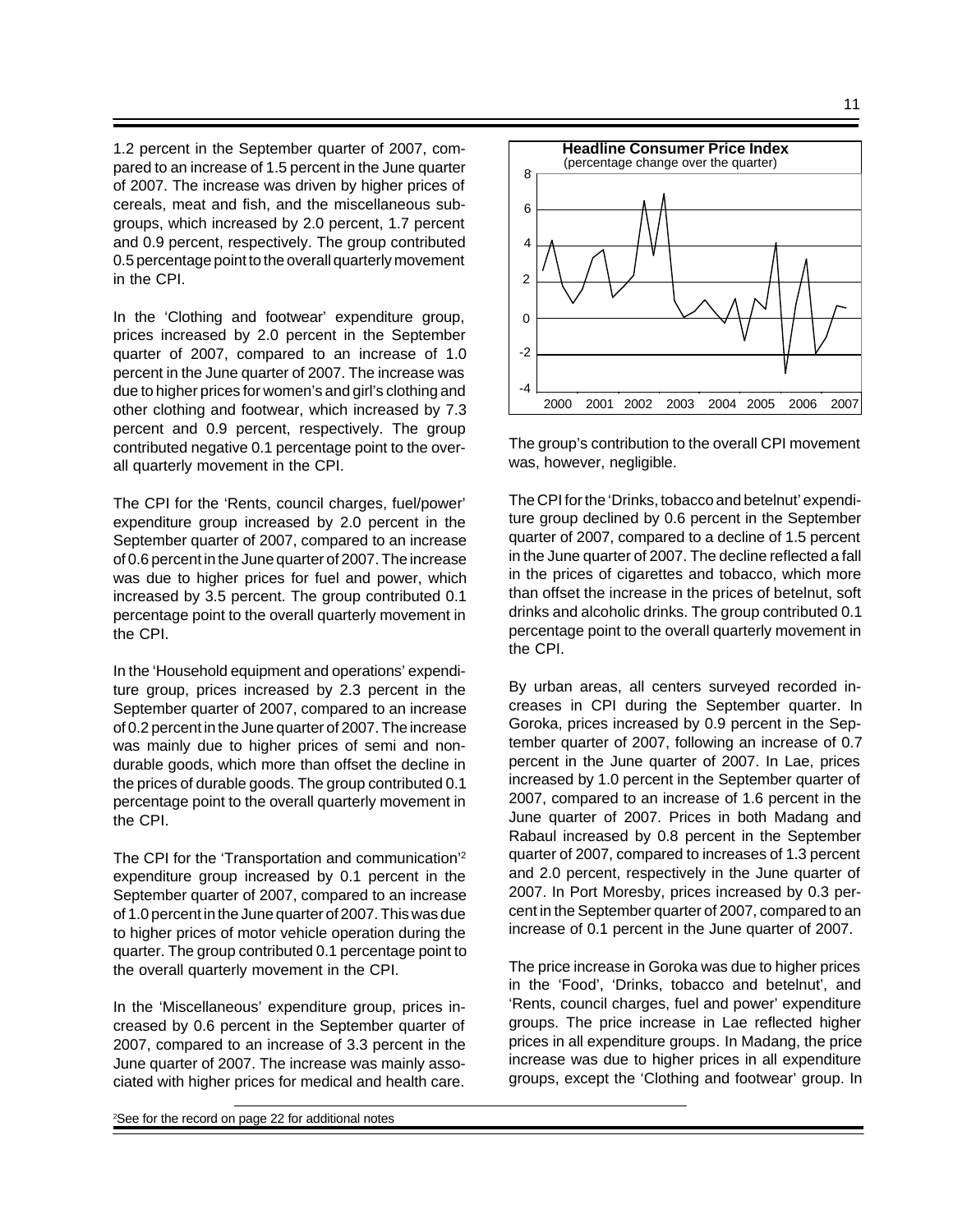Rabaul, the price increase was due to higher prices in all expenditure groups, except the 'Miscellaneous' group. In Port Moresby, higher prices were recorded in all expenditure groups, except the 'Drinks, tobacco and betelnut' and 'Clothing and footwear' groups.

The quarterly exclusion-based inflation measure was 1.2 percent in the September quarter of 2007, compared to 1.4 percent in the June quarter of 2007. Quarterly trimmed mean inflation was 1.1 percent in the September quarter of 2007, the same as in the previous quarter*.* Annual exclusion-based inflation was 9.5 percent in the September quarter of 2007, compared to 8.0 percent in the June quarter of 2007. The annual trimmed mean inflation in the September quarter of 2007 was 3.6 percent, compared to 2.9 percent in the June quarter of 2007.

The increases in the annual underlying inflation measures, particularly the exclusion-based was mainly due to the lag effects of the depreciation of the kina against the Australian dollar and the TWI over the last three quarters to June 2007 and increases in inflation from PNG's major trading partners.

# **4. EXPORT COMMODITIES REVIEW**

The total value of merchandise exports in the September quarter of 2007 was K3,289 million, 2.2 percent higher than in the corresponding quarter of 2006. There were increases in the export values of gold, crude oil, coffee, cocoa, palm oil, copra, copra oil, forestry and refined petroleum products, which more than offset declines in the values of copper, tea, rubber, marine and other non-mineral export products. Mineral export receipts, excluding crude oil were K1,832.3 million and accounted for 55.7 percent of total merchandise exports in the September quarter of 2007, compared to K2,037.0 million or 63.3 percent in the corresponding quarter of 2006. Crude oil exports totalled K698.9 million and accounted for 21.2 percent of total merchandise exports in the September quarter of 2007, compared to K617.0 million or 19.2 percent of total merchandise exports in the corresponding quarter of 2006.

The value of agricultural, marine products and other non-mineral exports, excluding forestry and refined petroleum product exports was K494.5 million and accounted for 15.0 percent of total merchandise exports in the September quarter of 2007, compared to K425.7 million or 13.2 percent of total merchandise exports in the corresponding quarter of 2006. Forestry product exports were K124.3 million and accounted for 3.8 percent of total merchandise exports in the September quarter of 2007, compared to K122.1 million or 3.8 percent in the corresponding quarter of 2006. Refined petroleum product exports were K138.9 million and accounted for 4.2 percent of total merchandise exports in the September quarter of 2007, compared to K14.9 million or 0.5 percent in the corresponding quarter of 2006.

The weighted average price of Papua New Guinea's exports was 8.0 percent higher in the September quarter of 2007, compared to the corresponding quarter of 2006. There was a 4.9 percent increase in the weighted average price of mineral exports, with higher kina prices of gold and crude oil. The weighted average price of agricultural, logs and marine product exports increased by 25.7 percent and was accounted for by higher kina prices of coffee, cocoa, palm oil, copra, copra oil and log exports. Excluding logs, the weighted average price of agricultural and marine product exports increased by 30.7 percent in the September quarter of 2007, compared to the corresponding period of 2006.

#### **Mineral Exports**

Total mineral export receipts were K2,531.2 million in the September quarter of 2007, a decline of 4.6 percent from the corresponding quarter of 2006. The decline was due to lower price and volume of copper exports, which more than offset the combined increase in prices and volumes of gold and crude oil.

Gold export volumes in the September quarter of 2007 was 14.5 tonnes, an increase of 10.7 percent from the corresponding quarter of 2006. This outcome was due to the extraction of high ore grades from Lihir, combined with higher production from the Porgera and Kainantu mines. These more than offset the decline in production from the Ok Tedi and Tolukuma mines. The average free on board (f.o.b.) price received for Papua New Guinea's gold exports was K64.0 million per tonne during the September quarter of 2007, 15.9 percent higher than in the corresponding period of 2006. The increase is mainly attributed to higher international prices during the quarter. The average gold price at the London Metal Exchange was US\$681 per fine ounce in the September quarter of 2007, an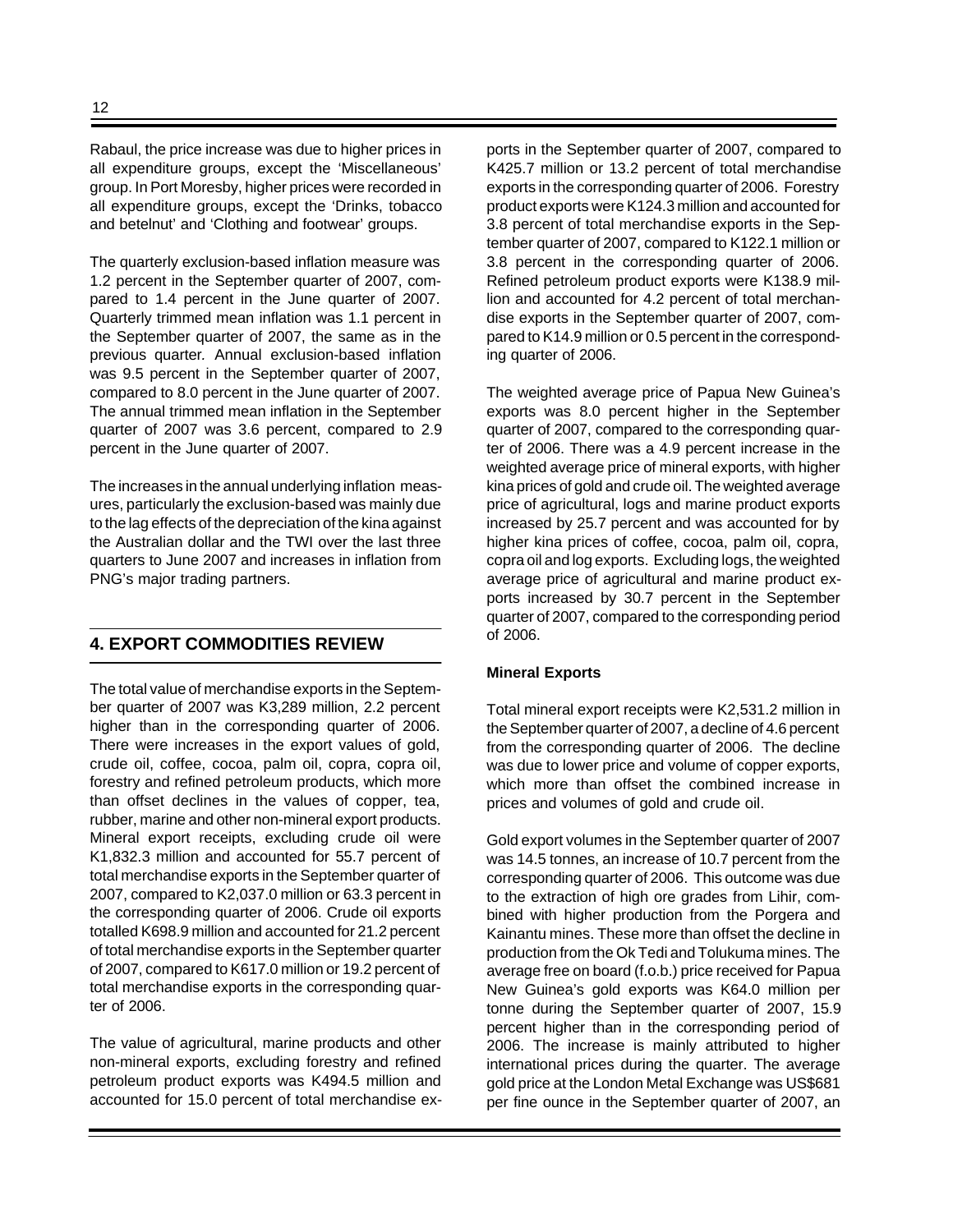increase of 9.5 percent from the corresponding quarter of 2006. The increase was due to higher demand from investors for gold-based investments as a safe haven after increased volatility of prices in the equity markets, and the uncertainty surrounding the US dollar. The combined increase in export price and volume resulted in export receipts of K927.5 million in the September quarter of 2007, an increase of 28.3 percent from the corresponding quarter of 2006.

Copper export volumes in the September quarter of 2007 was 39,700 tonnes, a decline of 29.6 percent from the corresponding quarter of 2006**.** This outcome was due to lower production from the Ok Tedi mine resulting from extraction of lower ore grades. The average f.o.b. price of Papua New Guinea's copper exports was K22,456 per tonne in the September quarter of 2007, a decline of 2.6 percent from the corresponding quarter of 2006. The decline was mainly attributed to the appreciation of the Kina against the US dollar as the international prices were higher, compared to the corresponding period of 2006. The combined decline in price and volume resulted in export receipts of K891.5 million in the September quarter of 2007, a decline of 31.4 percent from the corresponding quarter of 2006.

Crude oil export volumes in the September quarter of 2007 was 3,116.3 thousand barrels, an increase of 11.1 percent from the corresponding quarter of 2006. The increase reflected higher extraction rates and increased production from the Kutubu and Moran oil fields. The average export price of crude oil was K224 per barrel in the September quarter of 2007, an increase of 1.8 percent from the corresponding quarter of 2006. The higher international prices were associated with increased global demand resulting from strong economic growth in Asia, the Middle East and Latin America and lower strategic reserve levels in North America, combined with the slow recovery of oil production in Iraq. The increase in export price and volume resulted in export receipts of K698.9 million in the September quarter of 2007, an increase of 13.3 percent from the corresponding quarter of 2006.

Export receipts from refined petroleum products from the Napa Napa Oil Refinery in the September quarter of 2007 was K138.9 million, a significant increase of 832.2 percent from the corresponding period of 2006. The increase resulted from higher production and exports by the refinery.

 $200$ 

150

175



2000 2001 2002 2003 2004 2005 2006 2007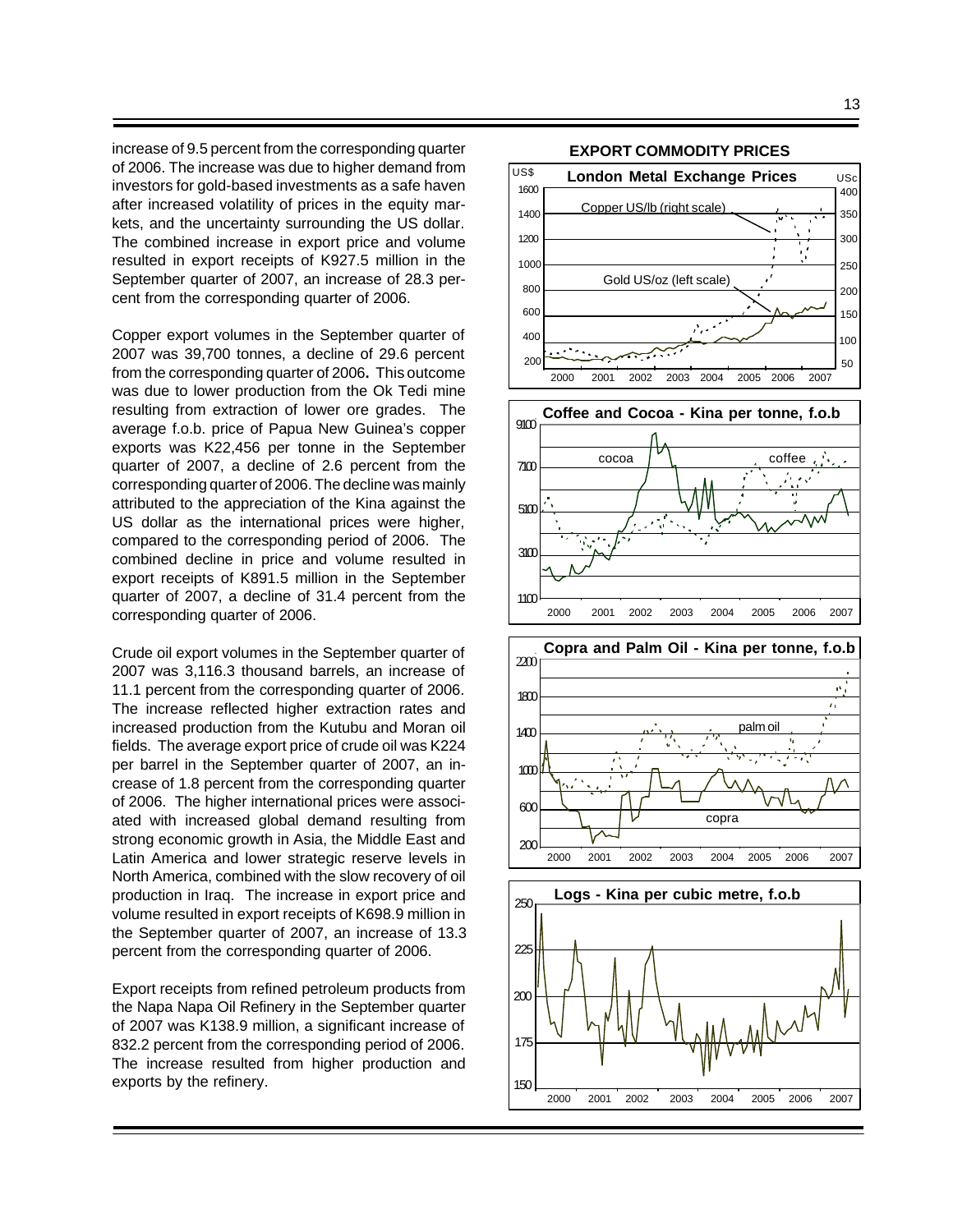#### **Agriculture, Logs and Fisheries Exports**

Export prices of most agricultural export commodities increased in the September quarter of 2007, compared to the corresponding quarter of 2006. Coffee prices increased by 12.9 percent, cocoa by 18.5 percent, palm oil by 74.3 percent, copra by 61.1 percent and copra oil by 86.5 percent, while the price of tea declined by 9.4 percent and rubber by 5.1 percent. The average export price of logs was K207 per cubic metre in the September quarter of 2007, an increase of 10.1 percent from the corresponding quarter of 2006. The net effect of these price movements was a 25.7 percent increase in the weighted average price of agricultural, logs and marine export products. Excluding logs, the weighted average price of agricultural and marine export products increased by 30.7 percent in the September quarter of 2007, compared to the corresponding period of 2006.

The volume of coffee exported in the September quarter of 2007 was 19,300 tonnes, an increase of 9.7 percent from the corresponding quarter of 2006. The increase was due to higher production due to the recovery of coffee trees from rehabilitation and favourable weather conditions in the coffee producing areas. The average export price of coffee was K7,389 per tonne in the September quarter of 2007, an increase of 12.9 percent from the corresponding quarter of 2006. This outcome was due to higher international prices resulting from a decline in world supply following lower output from Brazil, the major producing nation, as a result of unfavourable weather conditions. The increase in export price and volume resulted in export receipts of K142.6 million in the September quarter of 2007, an increase of 23.8 percent from the corresponding period of 2006.

The volume of cocoa exported in the September quarter of 2007 was 11,500 tonnes, a decline of 7.3 percent from the corresponding quarter of 2006. The decline was attributed to lower production as a result of unfavourable wet weather conditions in the major cocoa producing regions. The average export price of cocoa was K5,678 per tonne in the September quarter of 2007, an increase of 18.5 percent from the corresponding period of 2006. This outcome was due to higher international prices resulting from lower supply in the world market caused by a decline in production from the Ivory Coast and Latin American countries. The increase in export price more than offset the decline in volume resulting in export receipts of K65.3 million in the September quarter of 2007, which is 9.9 percent higher than the corresponding period of 2006.

The volume of copra exported in the September quarter of 2007 was 2,500 tonnes, an increase of 78.6 percent from the corresponding quarter of 2006. The increase was attributed to higher production and exports from the major copra producing regions, especially Autonomous region of Bougainville, which is one of the major copra producing region. The average export price for copra was K920 per tonne in the September quarter of 2007, an increase of 61.1 percent from the corresponding quarter of 2006. This outcome was mainly due to higher international prices resulting from lower production from the Philippines and Indonesia, two of the world's major copra producers. The combined increase in price and volume resulted in export receipts of K2.3 million in the September quarter of 2007, a significant increase of 187.5 percent from the corresponding period of 2006.

The volume of copra oil exported in the September quarter of 2007 was 12,600 tonnes, an increase of 23.5 percent from the corresponding period of 2006. The increase was mainly due to higher volumes of copra purchased by the two domestic copra oil mills for processing and exporting. The average export price of copra oil was K2,524 per tonne in the September quarter of 2007, a significant increase of 86.5 percent from the corresponding period of 2006. The increase was due to higher international prices resulting from a decline in copra production from the Philippines and Indonesia, two of the world's major copra producers, combined with a decline in supply of other edible oil in the world market. The combined increase in the price and volume resulted in export receipts of K31.8 million in the September quarter of 2007, a significant increase of 130.4 percent from the corresponding period of 2006.

The volume of palm oil exported in the September quarter of 2007 was 82,000 tonnes, a decline of 13.3 percent from the corresponding period of 2006. The decline resulted from lower production due to unfavourable wet weather conditions combined with lower shipment from the major palm oil producing regions. The average export price of palm oil was K1,982 per tonne in the September quarter of 2007, an increase of 74.3 percent from the corresponding quarter of 2006. The increase reflected higher international prices as a result of lower production from the Philippines and stocks in Malaysia, combined with increased demand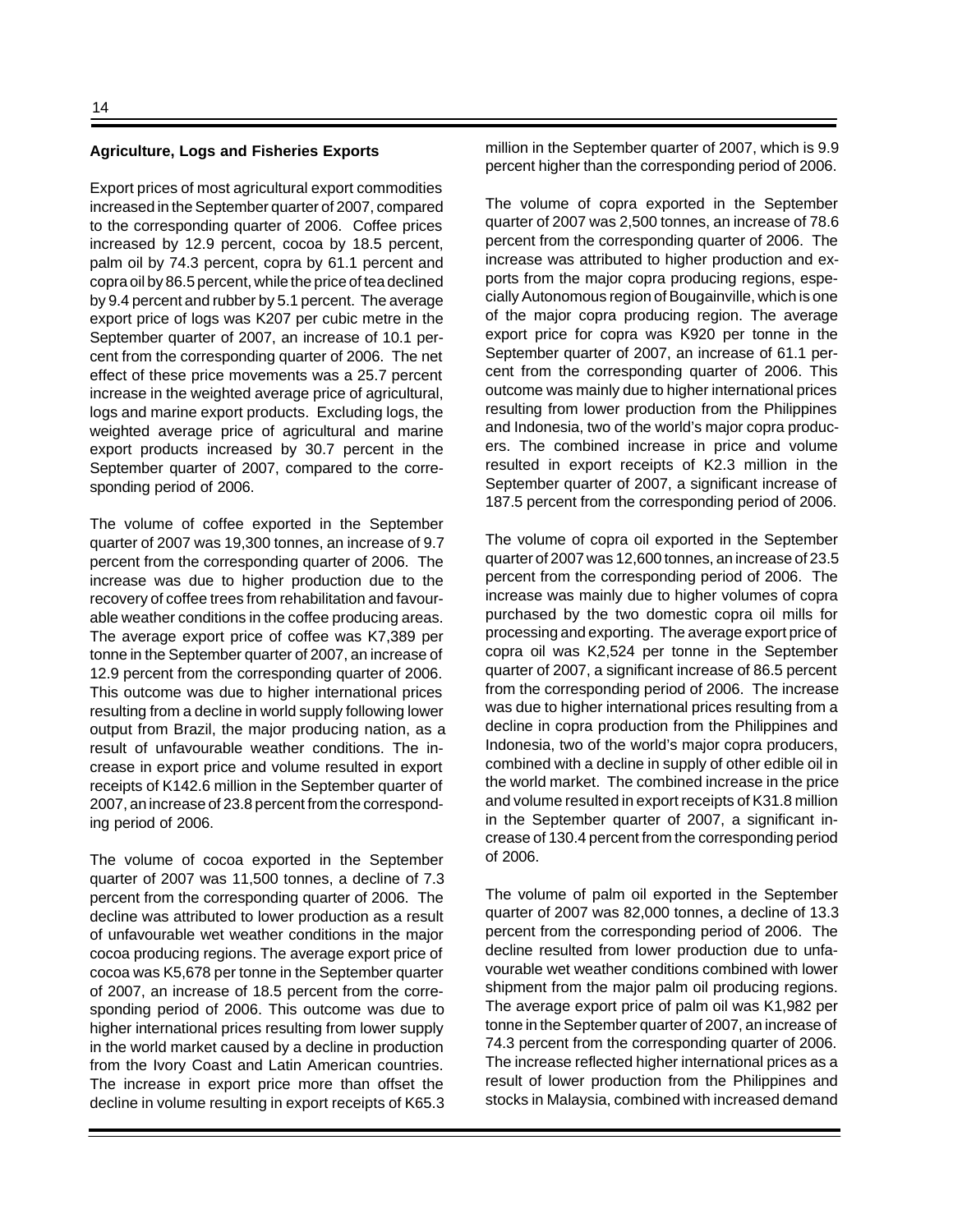for bio-fuel products and a decline in supply of other edible oils in the world market. The increase in export price more than offset the decline in volume resulting in export receipts of K162.5 million in the September quarter of 2007, which is 51.0 percent higher than the corresponding period of 2006.

The volume of tea exported in the September quarter of 2007 was 1,300 tonnes, a decline of 18.8 percent from corresponding quarter of 2006. The average export price of tea was K3,000 per tonne in the September quarter of 2007, a decline of 9.4 percent from the corresponding period of 2006. The combined decline in price and volume resulted in export receipts of K3.9 million in the September quarter of 2007, a decline of 26.4 percent from the corresponding period of 2006.

The volume of rubber exported in the September quarter of 2007 was 1,300 tonnes, the same as in the corresponding quarter of 2006. The average export price was K5,769 per tonne in the September quarter of 2007, a decline of 5.1 percent from the corresponding period of 2006. The decline was associated with lower international prices as a result of higher supply in the world market. The decline in price resulted in export receipts of K7.5 million in the September quarter of 2007, which is 5.1 percent lower than the corresponding period of 2006.

The volume of logs exported in the September quarter of 2007 was 547,000 cubic metres, a decline of 8.2 percent from the corresponding period of 2006. The outcome was mainly attributed to lower production and shipment from major logging projects due to unfavourable wet weather conditions. The average export price of logs was K207 per cubic metre in the September quarter of 2007, an increase of 10.1 percent from the corresponding period of 2006. The increase was due to higher international prices reflecting lower supply of tropical hardwood in the world market. The increase in price more than offset the decline in volume resulting in export receipts of K113.3 million in the September quarter of 2007, an increase of 1.0 percent from the corresponding period of 2006.

The value of marine products exported was K4.9 million in the September quarter of 2007, a decline of 75.7 percent from the corresponding period of 2006. The outcome was a result of combined declines in export price and volume.

# **5. BALANCE OF PAYMENTS**

The overall surplus in the balance of payments for the nine months to September 2007 was K1,227 million, compared to a surplus of K1,536 million in the corresponding period of 2006. This outcome was the result of a lower surplus in the current account combined with a lower net inflow in the capital and financial accounts. The lower surplus in the current account was attributed to a lower trade surplus and higher net service payments, which more than offset lower net income payments and higher net transfer receipts. The lower net inflow in the capital and financial accounts was due to a decline in capital transfers by donor agencies for project financing and a higher net outflow in other investments, which more than offset higher net inflow from foreign direct and portfolio investments and net inflow from investment in financial derivative instruments.

During the nine months to September 2007, the kina remained fairly stable against the currencies of Papua New Guinea's major trading partners, compared to the corresponding period of 2006.

The trade account recorded a surplus of K4,840 million in the nine months to September 2007, a decline of 7.6 percent from the corresponding period of 2006. The lower surplus was due to an increase in the value of merchandise imports, which more than offset an increase in the value of merchandise exports. The value of merchandise exports in the nine months to September 2007 was K10,359 million, an increase of 7.4 percent from the corresponding period of 2006. The increase was attributed to higher values of gold, cocoa, coffee, palm oil, copra, copra oil, rubber, logs and refined petroleum products exports.

The value of merchandise imports was K5,519 million in the nine months to September 2007, an increase of 25.2 percent from the corresponding period of 2006. The increase was due to higher imports by all sectors. General imports increased by 20.0 percent to K3,931 million in the nine months to September 2007, compared to the corresponding period of 2006. Imports by the mining sector increased by 42.9 percent to K1,129 million in the nine months to September 2007, compared to the corresponding period of 2006. The increase reflected higher capital expenditure undertaken by all the mines except the Lihir gold mine. Petroleum sector imports increased by 34.8 percent to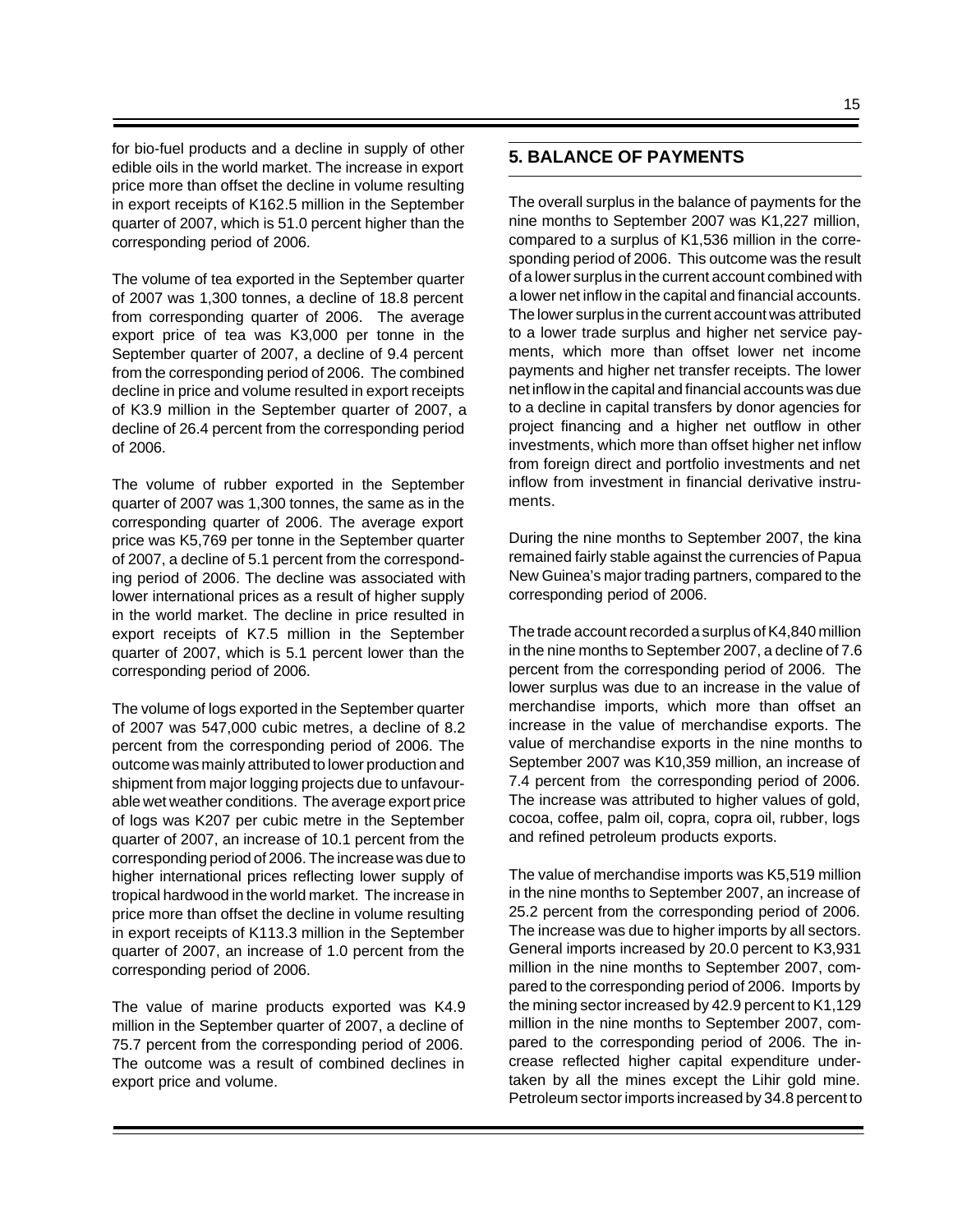K459 million in the nine months to September 2007, compared to the corresponding period of 2006. The increase was due to higher capital expenditure reflecting increased exploration and evaluation of new and existing oil projects.

The deficit in the services account was K3,192 million in the nine months to September 2007, an increase of 20.1 percent from the corresponding period of 2006. The higher deficit was due to increased payments for transportation and insurance costs associated with higher imports, other financial, communication, refining and smelting and other services. These more than offset higher service receipts by resident companies.

The deficit in the income account was K1,442 million in the nine months to September 2007, a decline of 28.2 percent from the corresponding period of 2006. This outcome was due to higher payments of dividend and interest on foreign loans, which more than offset higher income receipts.

The surplus in the transfers account was K578 million in the nine months to September 2007, an increase of 4.0 percent from the corresponding period of 2006. This outcome was due to increased receipts of gifts and grants and taxes, which more than offset higher transfer payments for superannuation, family maintenance and licensing fees.

As a result of these developments in the trade, services, income and transfers accounts, the current account recorded a lower surplus of K784 million in the nine months to September 2007, compared to a surplus of K1,127 million in the corresponding period of 2006.

The capital account recorded a net inflow of K93 million in the nine months to September 2007, compared to K101 million in the corresponding period of 2006. The decline reflected lower capital inflows by donor agencies for project financing.

The financial account recorded a net inflow of K318 million in the nine months to September 2007, compared to a net inflow of K378 million in the corresponding period of 2006. The lower net inflow was due to a net outflow in other investments reflecting the build-up in net foreign assets of the banking system and foreign currency account balances of the mineral companies,



<sup>3</sup>The dotted vertical lines indicate a break in series from 2002. See 'For the Record' in the March 2002 QEB on page 29.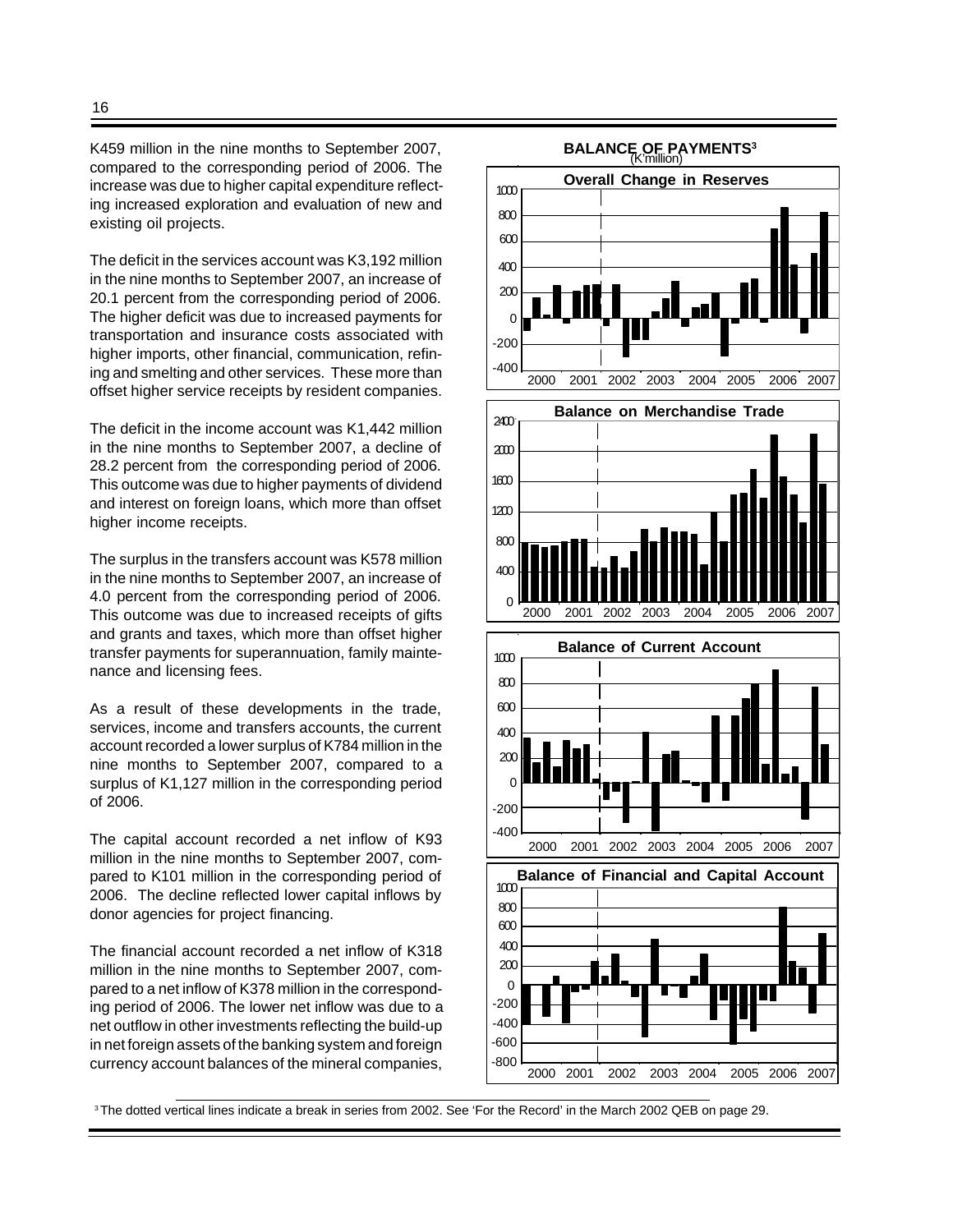combined with higher trade credits owed to resident exporters and net loan repayments by the Government. These more than offset higher net inflows of direct investment reflecting share placement by a mineral company to raise capital for exploration activities and operational expenses as well as refinancing of a new mine and draw downs from investments in portfolio and financial derivative instruments.

In the September quarter of 2007, the balance of payments recorded an overall surplus of K827 million, compared to a surplus of K862 million in the corresponding quarter of 2006.

The value of merchandise exports was K3,289 million in the September quarter of 2007, an increase of 2.2 percent from the corresponding quarter of 2006. The increase was due to higher export values of gold, crude oil, cocoa, coffee, copra, copra oil, palm oil, log and refined petroleum products.

The value of merchandise imports was K1,731 million in the September quarter of 2007, an increase of 10.7 percent from the corresponding quarter of 2006. This outcome reflected higher imports in all sectors. General imports increased by 2.4 percent to K1,170 million in the September quarter of 2007, compared to the corresponding quarter of 2006. Mining sector imports increased by 35.4 percent to K400 million in the September quarter of 2007, compared to the corresponding quarter of 2006. The increase was due to higher capital expenditure undertaken by the Porgera, Kainantu and Hidden Valley mines. Imports by the petroleum sector increased by 27.4 percent to K162 million in the September quarter of 2007, compared to the corresponding quarter of 2006, mainly associated with continued increases in capital expenditure on exploration activities and evaluation of new and existing oil fields.

The deficit in the services account was K797 million in the September quarter of 2007, a decline of 19.3 percent from the corresponding quarter of 2006. The lower deficit was due to declines in service payments for transportation, education, computer and information, construction, refining and smelting and other services, combined with higher service receipts by resident companies.

The deficit in the income account was K473 million in the September quarter of 2007, a decline of 32.4 percent from the corresponding quarter of 2006. This

outcome was due to a decline in interest and dividend payments by resident companies, combined with higher income receipts.

The surplus in the transfers account was K22 million in the September quarter of 2007, a decline of 78.6 percent from the corresponding quarter of 2006. The outcome resulted from lower receipts of gifts and grants, which more than offset lower transfer payments.

As a result of these developments in the trade, services, income and transfers accounts, the current account recorded a surplus of K310 million in the September quarter of 2007, compared to a surplus of K68 million in the corresponding quarter of 2006.

The capital account recorded a net inflow of K12 million during the September quarter of 2007, compared to K32 million in the corresponding period of 2006. This reflected lower capital inflows by donor agencies for project financing.

The financial account recorded a net inflow of K519 million in the September quarter of 2007, compared to a net inflow of K760 million in the corresponding period of 2006. This outcome was due to a net outflow reflecting equity withdrawal, build-up in foreign currency account balances of the mineral companies, and net foreign assets of the banking system combined with net loan repayments by the Government. These more than offset higher net inflows reflecting the drawdown in portfolio investments from short-term money market instruments and lower net outflows on investments in financial derivative instruments.

The level of gross foreign exchange reserves at the end of September 2007 was K5,552.2 (US\$1,887.7) million, sufficient for 9.1 months of total and 12.7 months of non-mineral import cover.

# **6. MONETARY DEVELOPMENTS**

# **INTEREST RATES AND LIQUIDITY**

The Bank of Papua New Guinea maintained a neutral monetary policy stance during the September quarter of 2007. The KFR was kept unchanged at 6.00 percent, while the dealing margins for the Repurchase Agreement (Repo) were maintained at 150 basis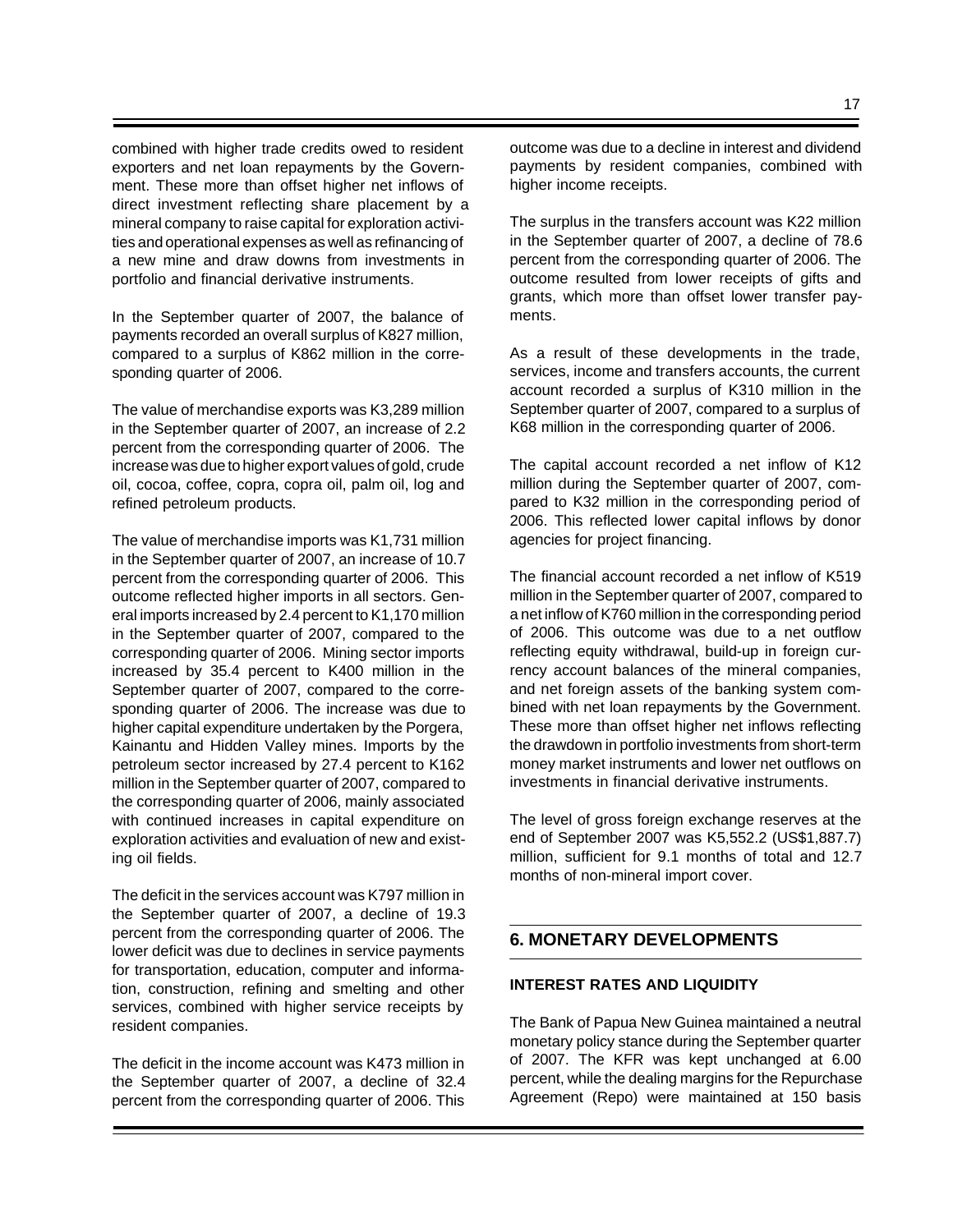points from the KFR. Central Bank Bill (CBB) rates showed increasing trends with the 28-day rate increasing from 4.43 percent to 4.49 percent and the 63-day rate from 4.49 percent to 4.60 percent in the September quarter of 2007. The increase in CBB rates reflected higher issuance by the Bank of PNG to diffuse excess liquidity and realignment of short-term domestic interest rates with the KFR. There were no auctions conducted under the Treasury bill auction as the Government retired its maturing Treasury bills during the September quarter of 2007. The weighted average deposit rates quoted by commercial banks on wholesale deposits (K500,000 and above) showed mixed trends during the September quarter of 2007. The 30 day and 90-day rates increased from 2.19 percent and 2.07 percent to 2.23 percent and 2.49 percent, respectively, whilst the 60-day and 180-day rates declined from 2.13 percent and 4.58 percent to 1.58 percent and 3.17 percent, respectively.

The Bank continued to utilise Open Market Operation (OMO) instruments in the conduct of monetary policy over the September quarter of 2007. The CBBs and Repo facility were mainly used to diffuse excess liquidity, as the Government retired its maturing Treasury bills. The Cash Reserve Requirement (CRR) and the Minimum Liquid Assets Ratio (MLAR) of commercial banks were maintained at 3.0 percent and 25.0 percent, respectively, over the September quarter of 2007.

Average liquid assets held by other depository corporations (ODCs) declined by 2.0 percent in the September quarter of 2007, compared to a decline of 1.3 percent in the June quarter. The decline reflected the retirement of Government securities, which more than offset an increase in CBB holdings and deposits held at the Bank of PNG.

The weighted average interest rate on total deposits paid by commercial banks remained unchanged at around 1.0 percent, whilst the weighted average interest rate on total loans declined from 10.2 percent to 9.7 percent. The commercial banks maintained their Indicator Lending Rates (ILR) within the spread of 8.95 to 9.95 percent.

# **MONEY SUPPLY**

The average level of broad money supply (M3\*) de-

clined marginally by 0.3 percent in the September quarter of 2007, compared to an increase of 8.5 percent in the June quarter of 2007. The outcome was mainly due to a decline of 82.6 percent in average net claims on the Government, which more than offset an increase of 11.8 percent in average net foreign assets and 4.5 percent increase in average claims on private sector. Net domestic claims outstanding, excluding advances to the Central Government and outstanding loans under the Government's Agricultural export commodity support scheme increased by 4.5 percent in the September quarter of 2007, compared to an increase of 10.4 percent in the previous quarter. The average level of monetary base increased by 6.2 percent in the September quarter of 2007, compared to an increase of 6.0 percent in June quarter of 2007. The increase reflected higher deposits of ODCs at the Bank of PNG and currency in circulation.

The decline in average net claims on the Government in the September quarter of 2007 resulted from the increase in Government deposits at the Bank of PNG and decline in holdings of Government securities by



<sup>4</sup> The dotted vertical lines indicate a break in series from 2002. See 'For the Record' in the June 2006 QEB on page 44.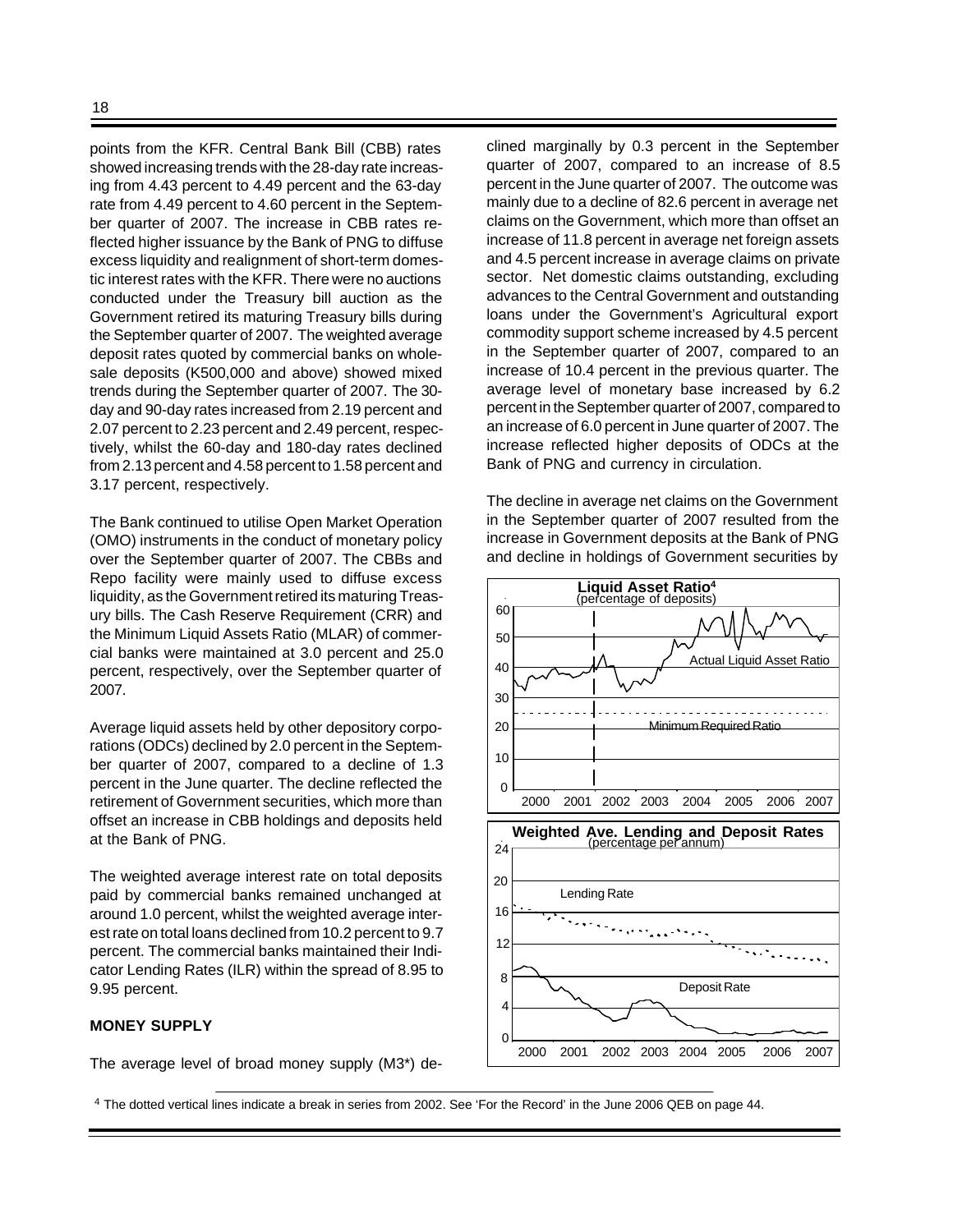

<sup>5</sup>Break in series. Refer to footnote on page 19.

#### ODCs.

The average level of narrow money supply (M1\*) increased by 3.6 percent in the September quarter of 2007, compared to an increase of 10.7 percent in the June quarter of 2007. There were increases in both currency in circulation and transferable deposits. The average level of quasi money declined by 4.9 percent in the September quarter of 2007, compared to an increase of 5.9 percent in the June quarter, due to a decline in average savings deposits.

The average level of deposits of the ODCs declined by 1.0 percent in the September quarter of 2007 to K7,817.1 million, from K7,896.5 million in the June quarter of 2007. This reflected a decline in Central Government deposits and Other deposits.

## **LENDING**

During the September quarter of 2007, total domestic credit extended by depository corporations to the private sector, public non-financial corporations, Provincial and Local Governments, and other financial corporations, increased by K101.2 million to K3,739.6 million, compared to an increase of K376.8 million in the previous quarter. This was mainly due to an increase of K97.8 million in private sector credit and K4.1 million in credit to the public non-financial corporations. Credit to the private sector was mainly influenced by lending to the fisheries, agriculture, wholesale and retail trade, building and construction, other businesses as well as the household sector for personal loans and housing. There were no repayments under the price support schemes. The annualised growth in domestic credit, excluding Central Government and advances under the price support schemes increased by 38.2 percent in the nine months to September 2007.

# **7. PUBLIC FINANCE**

Preliminary estimates of the fiscal operations of the National Government for the nine months to September 2007 showed an overall surplus of K1,198.5 million, compared to a surplus of K1,086.2 million in the corresponding period of 2006. This represents 6.7 percent of nominal estimated Gross Domestic Product (GDP). The higher surplus was due to significant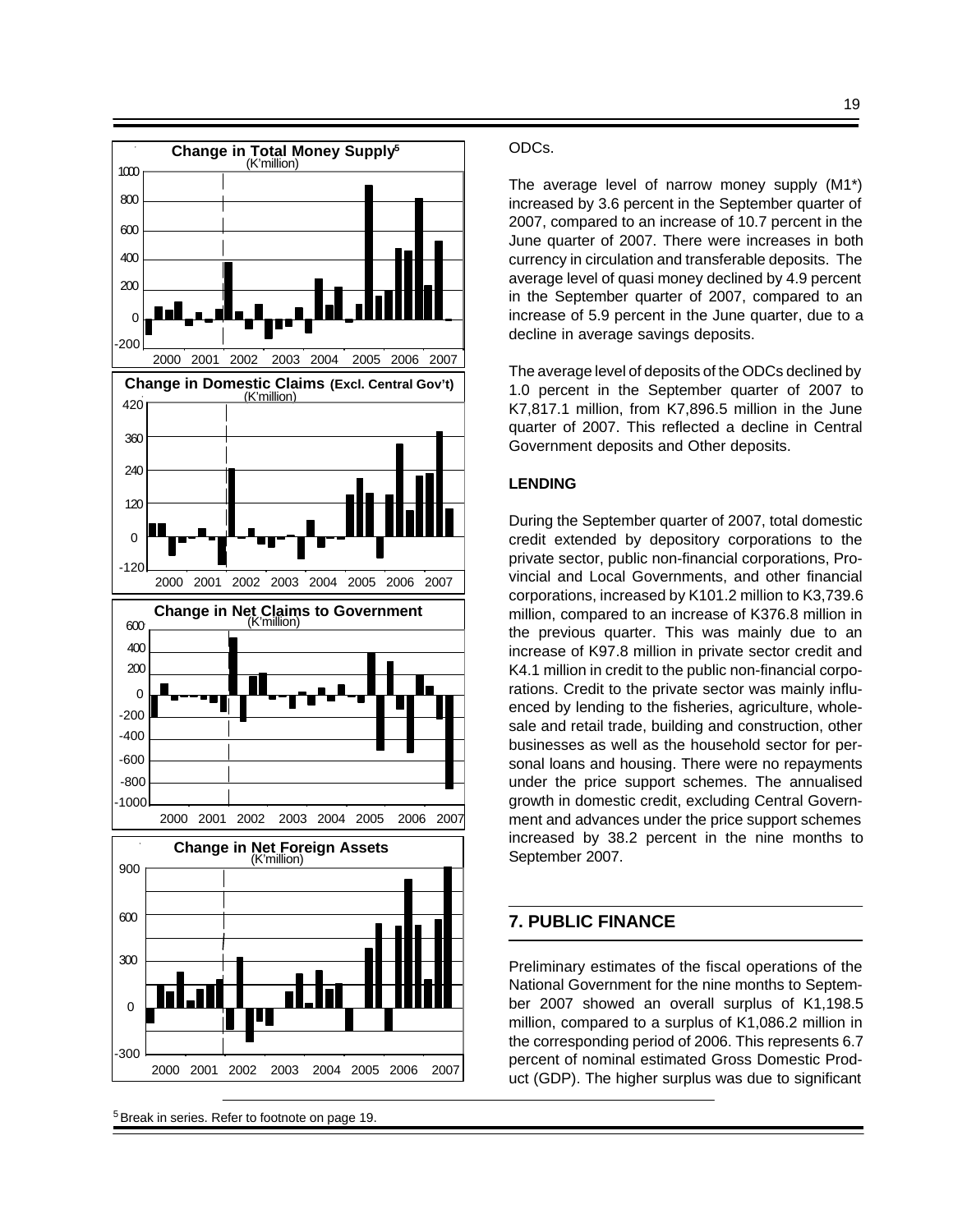

mineral tax receipts, which more than offset an increase in expenditure.

Total revenue, including foreign grants, during the nine months to September 2007 was K4,930.8 million, 15.6 percent higher than the receipts collected in the corresponding period of 2006. This represents 91.0 percent of the budgeted revenue for 2007. The increase was attributed to higher collections in most categories of tax revenue, which more than offset a decline in non-tax revenue combined with lower infrastructure tax credits and foreign grants.

Total tax revenue amounted to K4,272.3 million, 21.1 percent higher than the receipts collected during the same period in 2006, and represents 103.5 percent of the budgeted tax receipts. Direct tax receipts totalled K3,253.0 million, K547.8 million more than the receipts collected over the corresponding period in 2006, and represents 105.9 percent of the budgeted amount. The increase was due to higher personal, company and other direct taxes. The increase in personal

<sup>6</sup> Refer to footnote on page 19.

income tax receipts continued to reflect the growth in employment by the private sector. The increase in company tax receipts was due to improved profitability of companies underpinned by continued higher commodity prices and strong aggregate demand. Other direct taxes increased mainly due to higher dividend withholding tax receipts.

Indirect tax receipts was K1,019.2 million, 23.8 percent higher than in the corresponding period in 2006, and represents 96.3 percent of the budgeted receipts for 2007. The increase reflected higher collections for all categories of indirect tax receipts except the other indirect tax. The growth in Goods and Services Tax reflected higher collections from companies combined with increased sales. The increase in import and excise duties was due to higher domestic demand for imported items. The decline in other indirect tax receipts was related to the gradual phasing out of the mining levy.

Total non-tax revenue amounted to K192.7 million, 28.3 percent lower than the amount collected in the corresponding period of 2006, and represents 58.9 percent of the budgeted amount. The decline mainly reflected lower dividend payments by statutory bodies. Infrastructure tax credits utilised to September 2007 totalled K14.9 million, 11.3 percent lower than the corresponding period in 2006, reflecting lower utilisation by mineral companies due to delay in approval of projects. Foreign grants to September 2007 totalled K450.9 million, 0.3 percent lower than the corresponding period in 2006, due to low drawdowns, especially AusAID funded projects.

Total expenditure over the nine months to September 2007 was K3,732.3 million, 17.4 percent higher than in the corresponding period in 2006, and represents 68.4 percent of the 2007 budgeted expenditure. The increase was due to higher recurrent and development expenditures.

Recurrent expenditure during the nine months of 2007 was K2,440.5 million, 12.6 percent higher than in the corresponding period in 2006, and represents 72.4 percent of the 2007 budgeted appropriation. From this total, K1,467.5 million relates to National Departmental expenditure, 23.1 percent higher than the amount spent in the corresponding period in 2006, and represents 76.1 percent of the budgeted appropriations.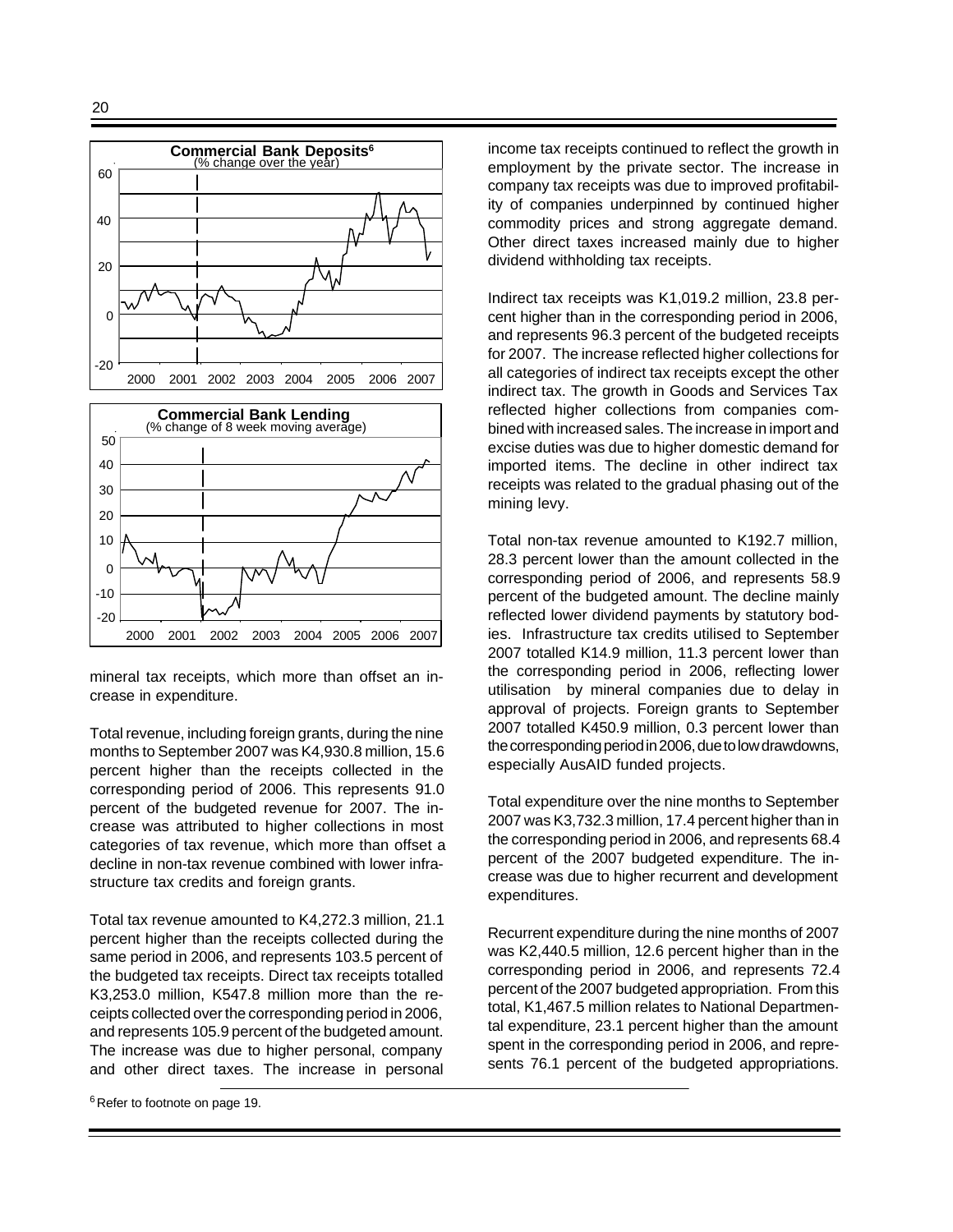The increase reflects higher spending on personal emoluments, goods and services and disbursement of education subsidies. Provincial Government recurrent expenditure was K544.1 million, which is 6.7 percent lower than in the corresponding period in 2006, and represents 72.8 percent of the budgeted amount. The decline was due to lower expenses for salaries and wages, purchase of goods and services and conditional grants including grants to village courts. Interest payments totalled K261.9 million, 17.1 percent higher than the amount paid in the corresponding period in 2006, mainly reflecting higher coupon payments and increased value of Inscribed Stocks

Total development expenditure for the nine months to September 2007 was K1,227.9 million, K215.2 million higher than in the corresponding period in 2006, and represents 72.0 percent of the budgeted expenditure The Budget surplus of K1,198.5 million was used to make net overseas loan repayments of K106.3 million and the balance was used to settle domestic debt and 2006 cheque floats and increase deposits at the Bank of PNG. The net overseas loan repayments comprised of K6.1 million to concessionary, K7.8 million to commercial and K92.3 million to extraordinary sources. Net domestic loan repayments totalling K481.5 million was mainly to the other depository corporations and other financial corporations, while K442.2 million represented net deposits at the Bank of PNG. Cheque floats for 2006 presented for encashment totalled K168.6 million.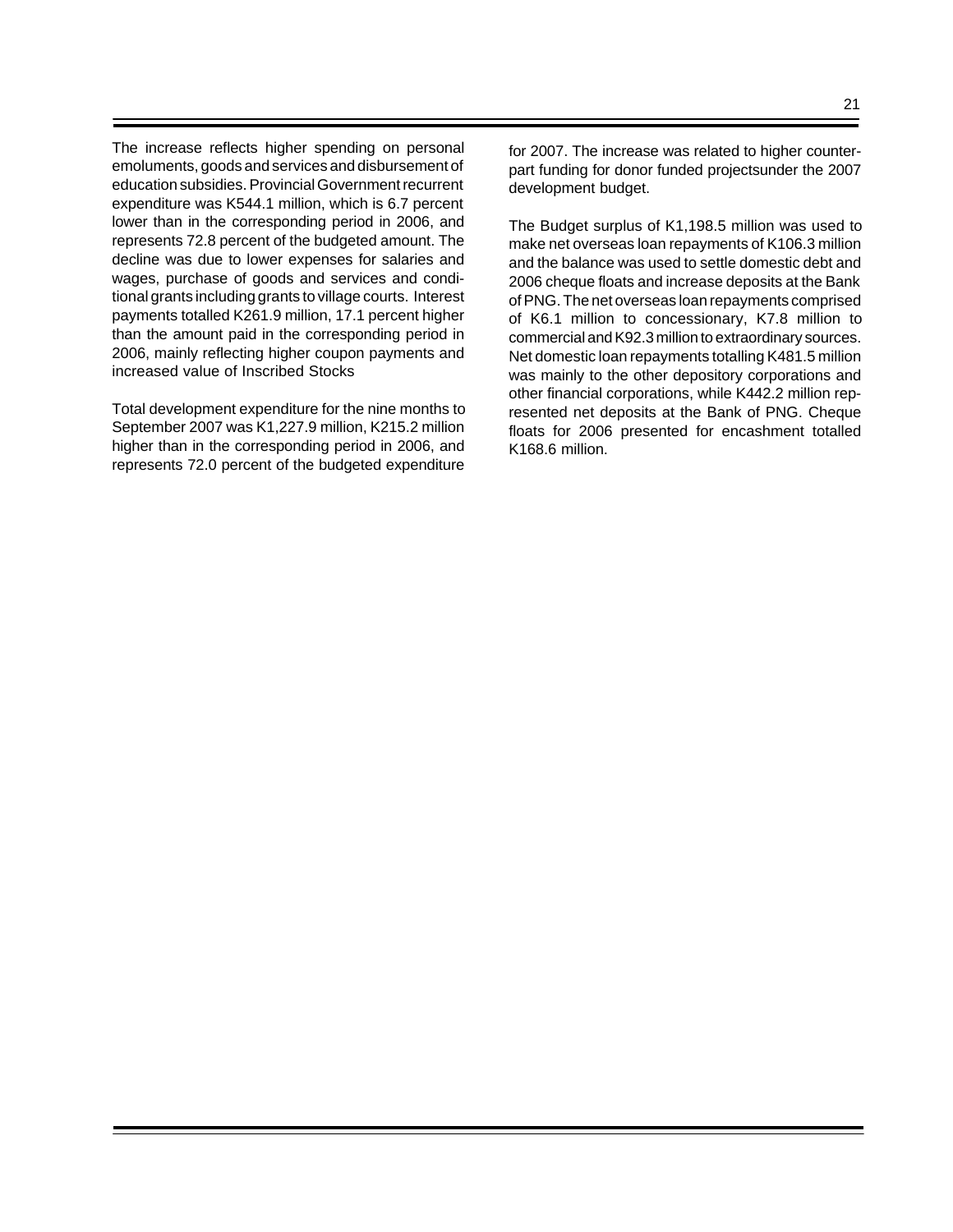# **FOR THE RECORD**

#### **Additional Notes - September Quarter 2007 Consumer Price Index**

The September quarter CPI bulletin published by the National Statistical Office (NSO) contained revisions made to the 'All Group' and 'Transport and Communication' group indices for the previous quarters starting 2007 June quarter going back to 2005 September quarter.

The revisions were due to calculation errors, which involved the use of an 'incorrect weight' to compute the 'Transport and Communication' expenditure group indices published in the past bulletins. After realizing this error, the NSO recalculated a new set of index for the Transport and Communication group using the correct weight. This consequently changed the 'All group' indices for the June quarter 2007 going back to September quarter 2005.

The table below shows the indices before and after the revision.

| <b>Period</b>     | <b>All Group Index</b> |                       | <b>Transport &amp; Communication Group Index</b> |                |
|-------------------|------------------------|-----------------------|--------------------------------------------------|----------------|
|                   | Before revision        | <b>After Revision</b> | Before revision                                  | After revision |
| 2005              |                        |                       |                                                  |                |
| September quarter | 790.5                  | 791.9                 | 1172.3                                           | 1178.9         |
| December quarter  | 824.1                  | 825.3                 | 1170.0                                           | 1176.5         |
| 2006              |                        |                       |                                                  |                |
| March quarter     | 799.5                  | 800.8                 | 1181.7                                           | 1187.8         |
| June quarter      | 805.8                  | 807.0                 | 1188.2                                           | 1193.7         |
| September quarter | 832.4                  | 833.6                 | 1185.0                                           | 1190.3         |
| December quarter  | 816.0                  | 817.5                 | 1241.1                                           | 1248.3         |
| 2007              |                        |                       |                                                  |                |
| March quarter     | 807.8                  | 809.3                 | 1239.8                                           | 1247.0         |
| June quarter      | 813.7                  | 815.1                 | 1252.8                                           | 1259.9         |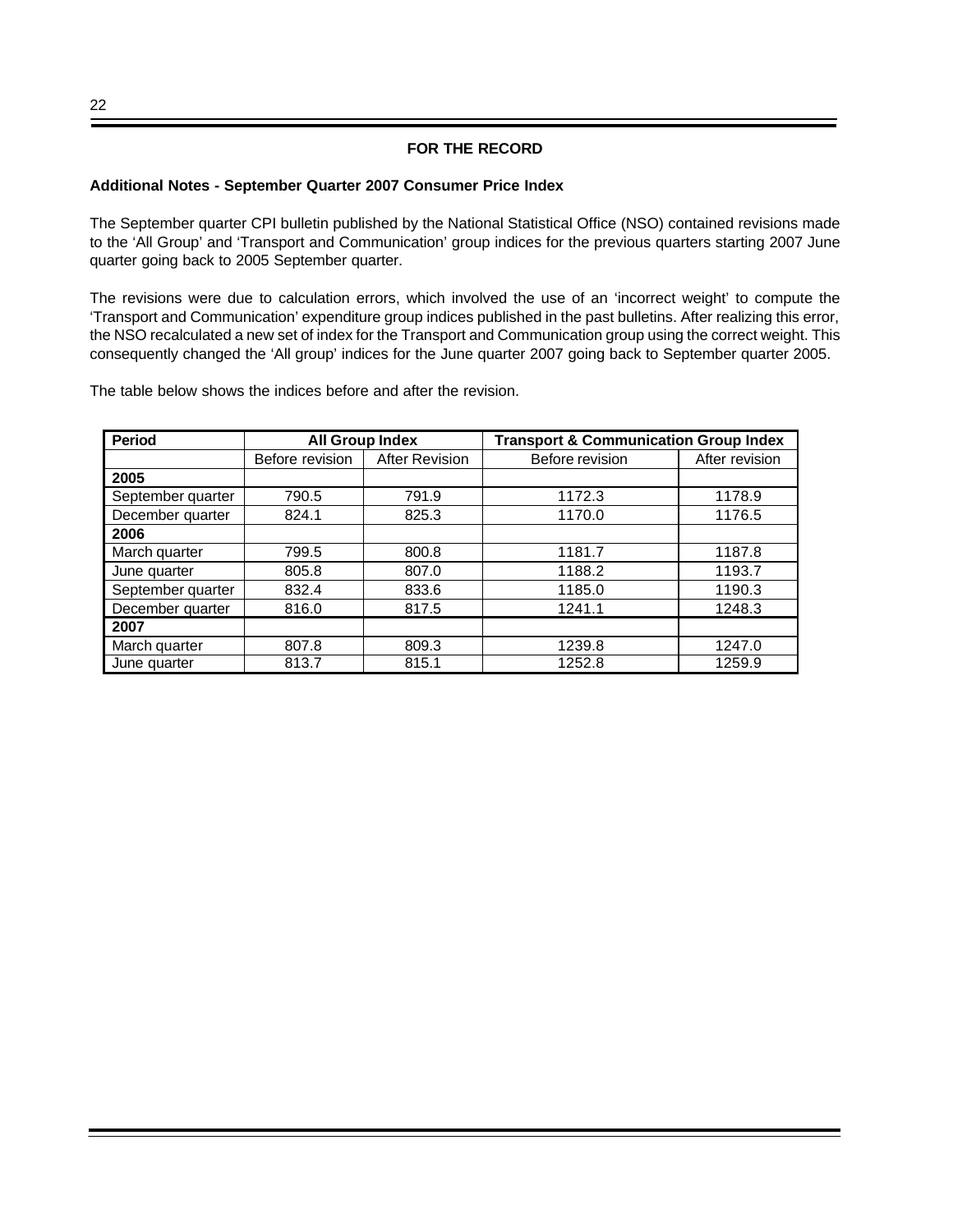## **FOR THE RECORD**

## **MONTHLY KINA FACILITY RATE ANNOUNCEMENTS**

The Central Bank introduced the Kina Facility Rate (KFR) in February 2001 as the official rate to indicate its stance of monetary policy. The KFR is a monthly rate and any changes to it should translate to changes in market interest rates. Changes to the KFR is based on assessment of economic fundamentals consistent with the overall objective of monetary policy of price stability in the economy. From January 2005, the KFR announcements by the Bank were;

| 2005 | 03 January   | Maintained at 7.00 %                  |
|------|--------------|---------------------------------------|
|      | 01 February  | Maintained at 7.00 %                  |
|      | 01 March     | Maintained at 7.00 %                  |
|      | 04 April     | Maintained at 7.00 %                  |
|      | 02 May       | Maintained at 7.00 %                  |
|      | 06 June      | Maintained at 7.00 %                  |
|      | 04 July      | Maintained at 7.00 %                  |
|      | 01 August    | Maintained at 7.00 %                  |
|      | 05 September | Reduced by 100 basis points to 6.00 % |
|      | 03 October   | Maintained at 6.00 %                  |
|      | 07 November  | Maintained at 6.00 %                  |
|      | 05 December  | Maintained at 6.00 %                  |
| 2006 | 02 January   | Maintained at 6.00 %                  |
|      | 06 February  | Maintained at 6.00 %                  |
|      | 06 March     | Maintained at 6.00 %                  |
|      | 03 April     | Maintained at 6.00 %                  |
|      | 01 May       | Maintained at 6.00 %                  |
|      | 05 June      | Maintained at 6.00 %                  |
|      | 03 July      | Maintained at 6.00 %                  |
|      | 07 August    | Maintained at 6.00 %                  |
|      | 04 September | Maintained at 6.00 %                  |
|      | 02 October   | Maintained at 6.00 %                  |
|      | 06 November  | Maintained at 6.00 %                  |
|      | 04 December  | Maintained at 6.00 %                  |
| 2007 | 02 January   | Maintained at 6.00 %                  |
|      | 05 February  | Maintained at 6.00 %                  |
|      | 05 March     | Maintained at 6.00 %                  |
|      | 02 April     | Maintained at 6.00 %                  |
|      | 07 May       | Maintained at 6.00 %                  |
|      | 04 June      | Maintained at 6.00 %                  |
|      | 02 July      | Maintained at 6.00 %                  |
|      | 06 August    | Maintained at 6.00 %                  |
|      | 03 September | Maintained at 6.00 %                  |
|      | 01 October   | Maintained at 6.00 %                  |
|      | 05 November  | Maintained at 6.00 %                  |
|      | 03 December  | Maintained at 6.00 %                  |

For details of the KFR, see Table 6.3 (S34) of the QEB. KFR announcements prior to January 2005 are reported in various bulletins starting with the March 2001 QEB.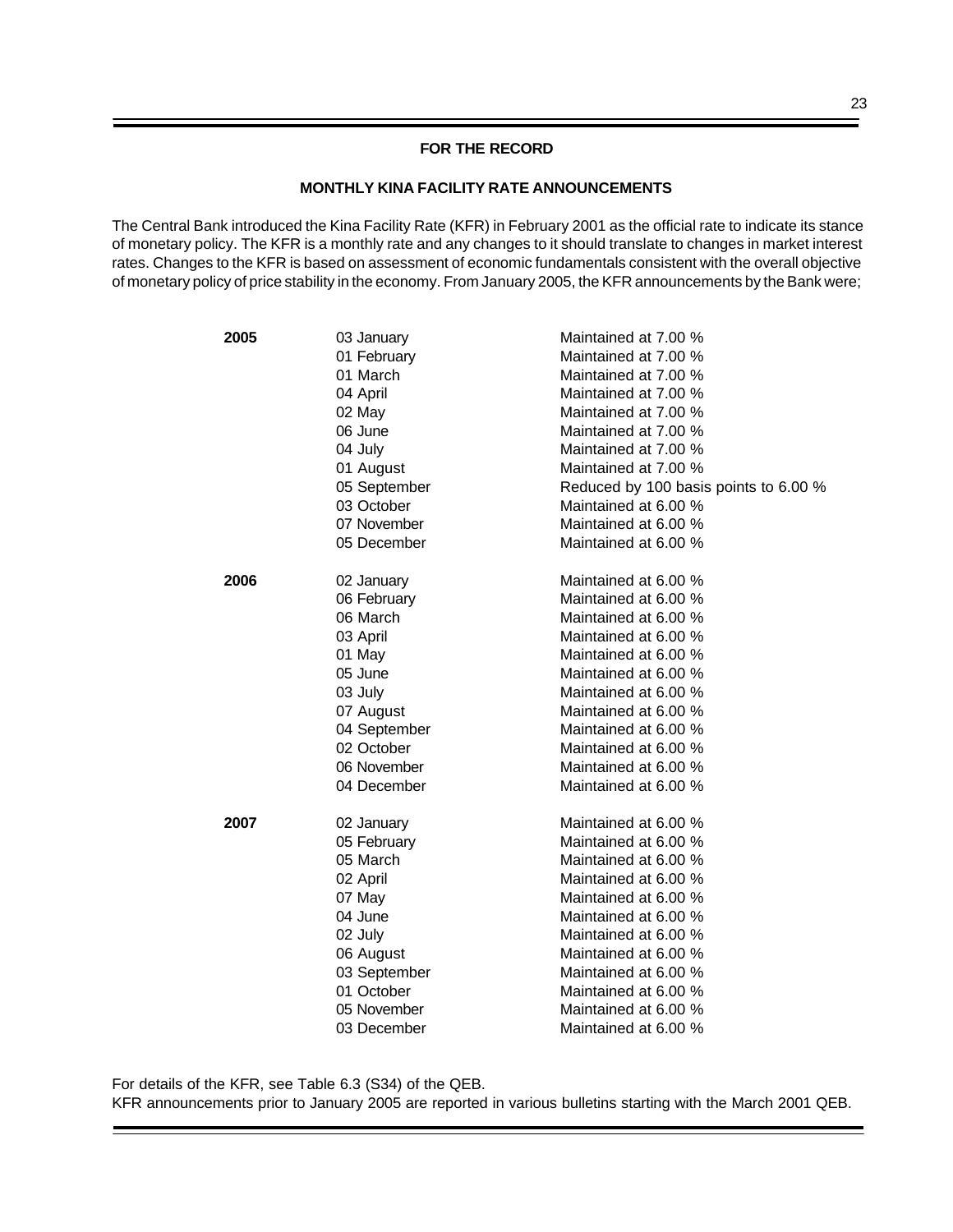## **GLOSSARY OF TERMS AND ACRONYMS**

| <b>Balance of Payments</b>                 | A statistical statement that systematically summa-<br>rises a country's economic transactions with the rest<br>of the world, over a specific time period. It comprises<br>the Current and Capital and Financial Accounts.                                                                               |
|--------------------------------------------|---------------------------------------------------------------------------------------------------------------------------------------------------------------------------------------------------------------------------------------------------------------------------------------------------------|
| <b>Broad Money Supply (M3*)</b>            | Total volume of money comprising narrow money (M1*)<br>and quasi money in the economy at a point in time. See<br>'narrow' and 'quasi' money.                                                                                                                                                            |
| <b>Cash Reserve Requirement (CRR)</b>      | A requirement imposed on commercial banks to hold<br>cash as a percentage of total deposits and other<br>prescribed liabilities at all times.                                                                                                                                                           |
| <b>Capital Account</b>                     | Records all transactions that involves the receipts or<br>transfers of capital and acquisitions/disposal of non-<br>produced, non-financial assets such as purchase of<br>production facilities, i.e. plants and machinery, etc.                                                                        |
| Central Bank Bill (CBB) <sup>7</sup>       | A monetary policy instrument of the Bank of PNG used<br>to manage liquidity in the banking system by either<br>injecting or defusing it in order to achieve a desired level<br>of interest rate.                                                                                                        |
| <b>Current Transfers Account</b>           | Records all foreign transactions that are not transfers<br>of capital and cannot be repaid. These includes dona-<br>tions, gifts and grants, superannuation funds and<br>licensing fees.                                                                                                                |
| <b>Exchange Settlement Account (ESA)</b>   | Accounts of the commercial banks with the Bank of<br>PNG for settlement transactions with each other.                                                                                                                                                                                                   |
| <b>Exclusion-based CPI measure</b>         | An underlying inflation measure which involves zero<br>weighting of volatile sub-groups or items such as fruit<br>& vegetables, betelnut and prices that are largely<br>determined by non-market (seasonal) forces, as well<br>as alcoholic drinks, cigarettes & tobacco, etc. See<br>'Underlying CPI'. |
| <b>Financial Account</b>                   | Records all transactions associated with changes of<br>ownership of foreign financial assets such as holdings<br>of monetary gold, special drawing rights (SDR), claims<br>on non-residents and foreign liabilities.                                                                                    |
| <b>Headline Consumer Price Index (CPI)</b> | A measure of inflation as calculated and published<br>quarterly by the National Statistical Office (NSO),<br>which measures the total price movements in goods<br>and services in the basket.                                                                                                           |

<sup>7</sup> See 'For the Record' on page 34 in the 2004 September QEB.

Ξ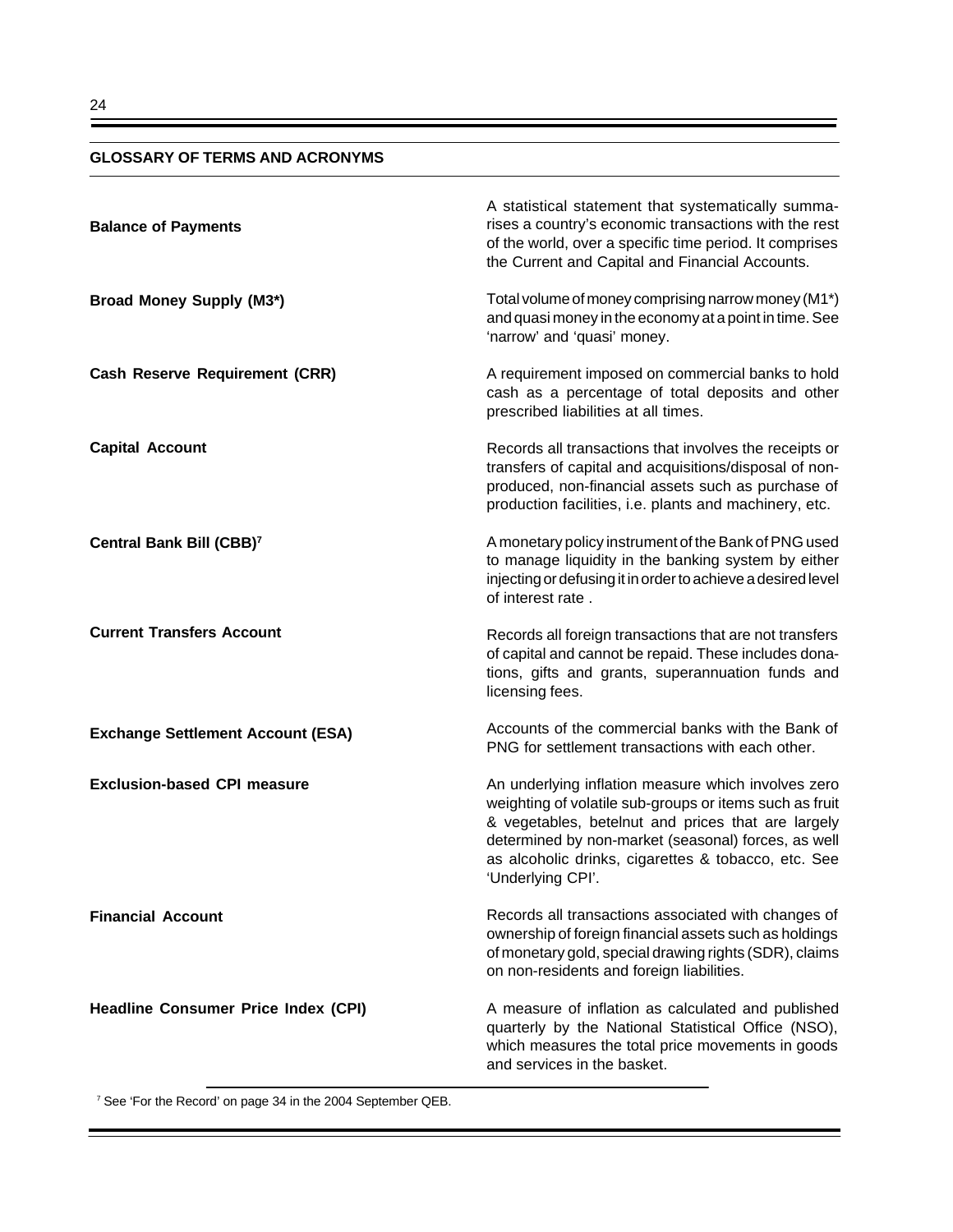| <b>Income Account</b>                   | Records transactions such as compensation of em-<br>ployees, which cover wages, salaries, and other ben-<br>efits in cash and kind, dividends and interest earned on<br>investments between PNG and the other countries.                                |
|-----------------------------------------|---------------------------------------------------------------------------------------------------------------------------------------------------------------------------------------------------------------------------------------------------------|
| <b>Inscribed Stock (bond)</b>           | A Government debt instrument sold to the public for<br>a maturity term of one year or longer for Budget<br>financing.                                                                                                                                   |
| Kina Facility Rate (KFR)                | Official benchmark rate used by the Bank of PNG to<br>signal its monetary policy stance. The KFR is an-<br>nounced monthly by the Governor and published in the<br>newspapers and on the Bank's website.                                                |
| <b>Liquid Assets</b>                    | Assets of the commercial banks, which are near liquid<br>form, comprising cash, ESA balances, CBBs, Treas-<br>ury bills and Inscribed stocks less than 3 years to<br>maturity.                                                                          |
| Minimum Liquid Asset Ratio (MLAR)       | A prudential requirement imposed by the Bank of PNG<br>on commercial banks to hold liquid assets as a<br>percentage of total deposits and other prescribed<br>liabilities at all times.                                                                 |
| <b>Monetary Base (or Reserve Money)</b> | Comprised of currency held by the public and liquid<br>assets of the commercial banks, including deposits<br>held with the Bank of PNG under the Repurchase<br>Agreement Facility (RAF) or Repos.                                                       |
| <b>Narrow Money</b>                     | A component of total money supply that is considered<br>liquid or can be converted easily to cash on demand,<br>and comprises of currency in circulation (held outside<br>the banking system) and demand deposits.                                      |
| <b>Open Market Operations (OMO)</b>     | Operations of liquidity management conducted by the<br>Bank of PNG with commercial banks and other finan-<br>cial intermediaries involving Government securities,<br>CBB, Repos and foreign exchange trading to influence<br>short-term interest rates. |
| Over the year CPI                       | Percentage change in the CPI of a quarter compared<br>to the corresponding quarter of the previous year (Also<br>called 'annual' CPI).                                                                                                                  |
| <b>Portfolio Investment</b>             | Investments, mainly in equity and debt securities such<br>as bonds and notes, money market debt instruments<br>and financial derivatives, as well as long-term debt,<br>equity and securities.                                                          |
| <b>Quasi Money</b>                      | A component of total money supply that is not easily<br>convertible to cash on demand and comprises of<br>savings and term deposits.                                                                                                                    |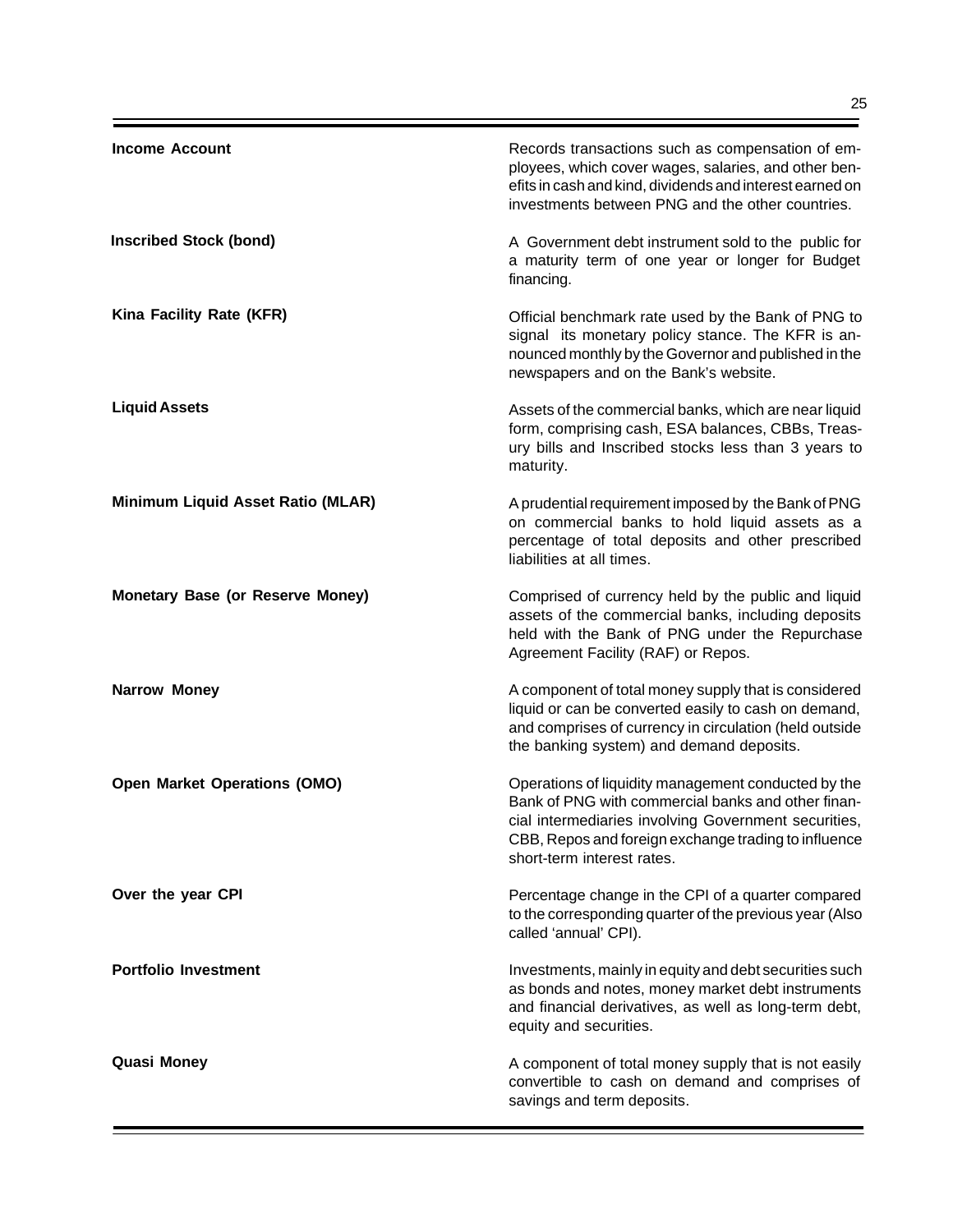| <b>Repurchase Agreement Facility (RAF)</b>                        | A money market instrument used by Bank of PNG to<br>lend to or borrow from the commercial banks, for<br>liquidity management, and is unwound on maturity.<br>The terms range from overnight to 14 days and can be<br>collateralised, for instance, using Treasury bills. |
|-------------------------------------------------------------------|--------------------------------------------------------------------------------------------------------------------------------------------------------------------------------------------------------------------------------------------------------------------------|
| <b>Tap Facility</b>                                               | A facility conducted by the Bank of PNG for sale of<br>Treasury bills and Inscribed stocks to the public.                                                                                                                                                                |
| <b>Temporary Advance Facility</b>                                 | A statutory mechanism stipulated under Section 54 of<br>the Central Banking Act 2000, that provides the Na-<br>tional Government with access to short-term financing<br>to meet mismatches in revenue.                                                                   |
| <b>Trade Account</b>                                              | Records all economic transactions associated with<br>merchandise exports and imports of physical goods.                                                                                                                                                                  |
| Trade Weighted Index <sup>8</sup>                                 | The Trade Weighted Index (TWI) measures the value of<br>the kina against a basket of currencies of PNG's major<br>trading partners.                                                                                                                                      |
| <b>Treasury Bill</b>                                              | Government security or debt instrument sold at a<br>discount value, but redeemed at face value on maturity<br>for purposes of Budget financing. In PNG, Treasury<br>bills are issued for 28, 61, 91, 182 and 364 day<br>maturities.                                      |
| <b>Trimmed-mean CPI measure</b>                                   | A fixed proportion of prices at each end of the distribu-<br>tion of price changes are zero weighted and the mean<br>of the remaining price changes recomputed. See also<br>'Underlying CPI'.                                                                            |
| Underlying CPI (exclusion-based and<br>trimmed-mean CPI measures) | A measure of inflaion that excludes short-term volatile<br>movements in prices, such as seasonal factors, Gov-<br>ernment policy decisions and price controlled items.                                                                                                   |

<sup>8</sup> See 'For the Record' p.24 in the 2005 September QEB.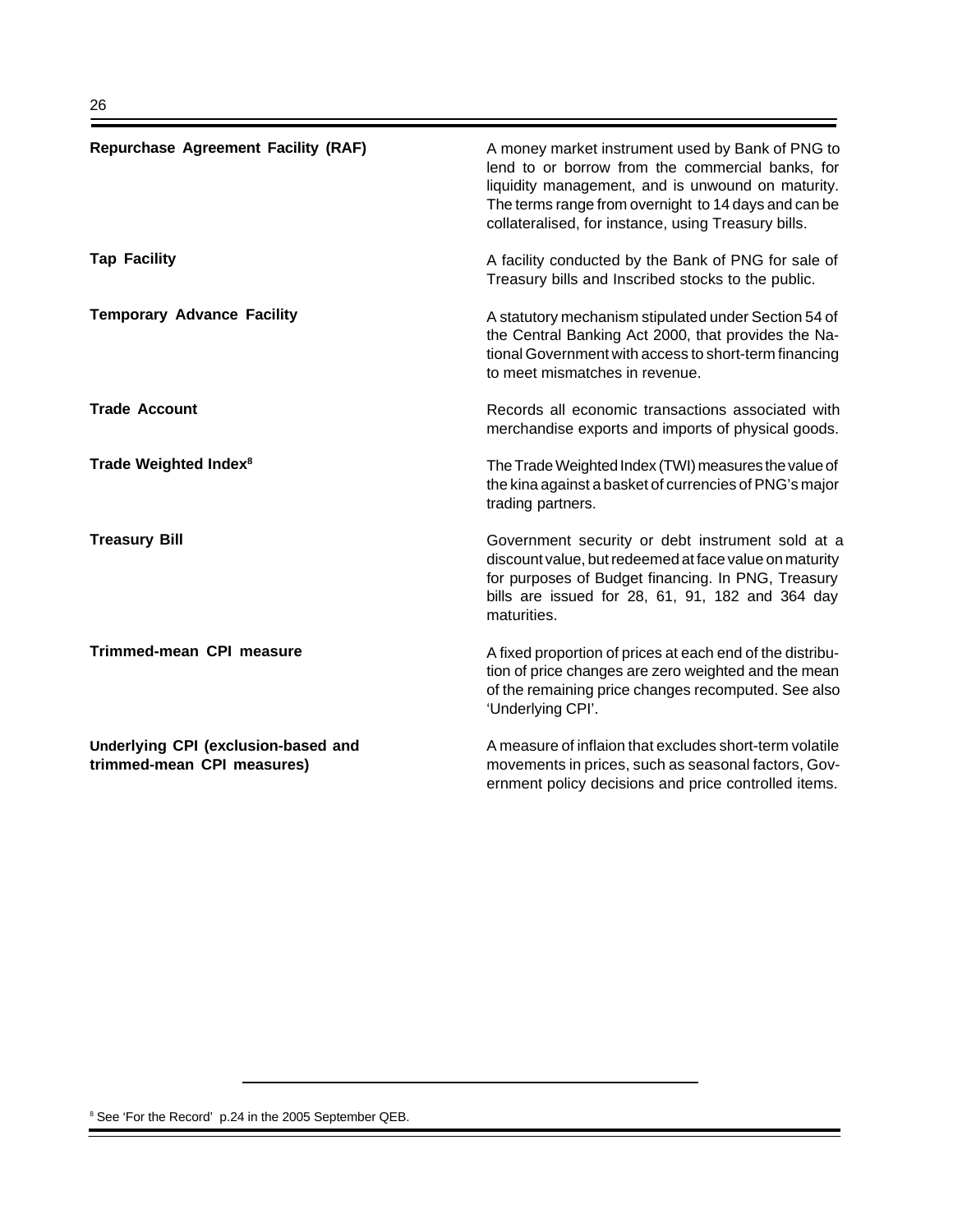# **REFERENCE "FOR THE RECORD"**

Some issues of the Quarterly Economic Bulletin (QEB) have 'For the Record' as additional information relating to changes introduced to various statistical tables. The following 'For the Record' have appeared in the QEB since March 2000.

| <b>Issue</b>     | For the Record                                                                                  |
|------------------|-------------------------------------------------------------------------------------------------|
| Mar 2000         | Removal of QEB Table 3.8                                                                        |
| Jun 2000         | Inflation - Consumer Price Index (CPI)                                                          |
|                  | Changes to Table 7.2: Other Domestic Interest Rates                                             |
| Mar 2001         | Introduction of Monthly Kina Facility Rate                                                      |
| Jun 2001         | Changes to Table 10.2: Prices and Wages                                                         |
| Dec 2001         | Measures of Inflation                                                                           |
|                  | Changes to Table 7.1: Commercial Banks Interest Rates                                           |
|                  | Changes to Table 7.2: Other Domestic Interest Rates                                             |
|                  | Changes to Table 10.2 Prices and Wages                                                          |
| Jun 2002         | Exclusion of QEB Tables 4.2: Rural Development Bank of PNG and Table 10.1: Indicators           |
|                  | of Economic Activity                                                                            |
| Mar 2003         | Changes to Balance of Payments Tables                                                           |
|                  | Bank of PNG Employment Index: Changes to Table 10.4 and Table 10.5                              |
|                  | Regional and Industrial Classifications and Abbreviations                                       |
| Jun 2003         | Changes to Open Market Operations Instruments                                                   |
|                  | Directions of Merchandise Trade                                                                 |
| Sep 2003         | Changes to the Treasury Bills Auction Allocation Process                                        |
| Dec 2003         | Further Change to the Treasury Bills Auction Allocation Process                                 |
|                  | Bank of PNG Employment Survey                                                                   |
| Sep 2004         | Introduction of Central Bank Bill (CBB)                                                         |
| Mar 2005         | Changes to Table 9.5 to include Exports from Napanapa Oil Refinery                              |
|                  | Changes to Tables 1.2 and 1.3 'Other Items (Net)'                                               |
| June 2005        | Changes to Tables 8.2 and 8.5 'External Public Debt'                                            |
| Sep 2005         | Trade Weighted Exchange Rate Index                                                              |
|                  | Employment Index - Changes to Tables 10.4 and 10.5                                              |
|                  | Central Bank Bill (CBB) Auction - Changes to Tables 3.8 and 7.2                                 |
| Mar 2006         | Updated Weights for the Trade Weighted Index (TWI)                                              |
| <b>June 2006</b> | Expansion of Monetary and Financial Data Coverage                                               |
|                  | Upgrade of PNG's Private Debt and Equity Recording System                                       |
| Dec 2006         | Changes to Table 8.1 - Capital Transfers                                                        |
| Jun 2007         | Revisions to the March Quarter 2007 and December Quarter 2006 Consumer Price<br>Index           |
| Jun 2007         | <b>Debt Ratios</b>                                                                              |
| Sep 2007         | Revisions to the Consumer Price Indices in June Quarter 2007 back<br>to September Quarter 2005. |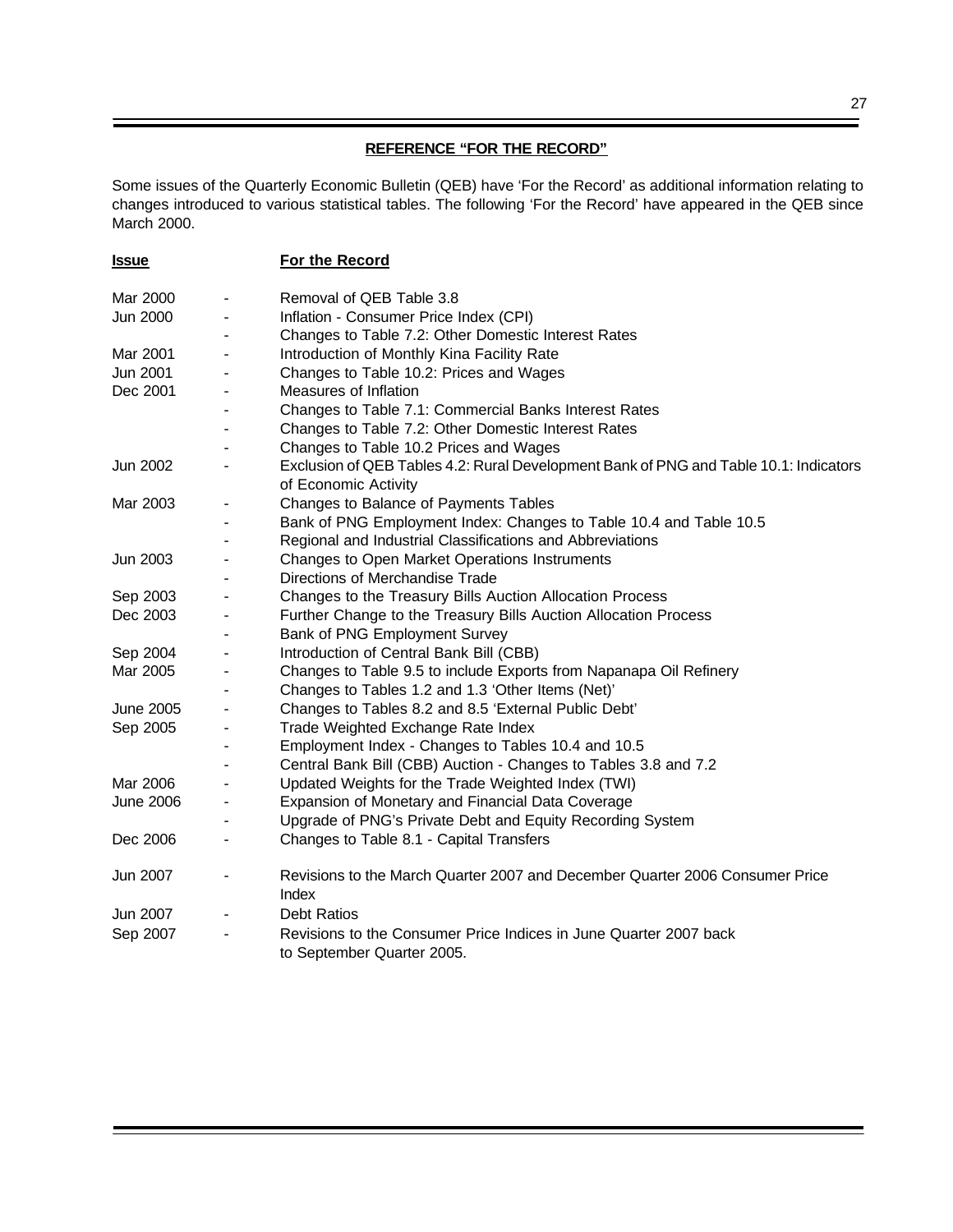# **REFERENCE**

Each issue of the Quarterly Economic Bulletin contains a review of economic conditions for the past quarter and a comprehensive set of updated statistical tables. Articles of special interest to current economic policy are also prepared by Bank staff for inclusion in the Bulletin. The following articles have appeared in the Quarterly Economic Bulletin since March 1995.

| <b>Issue</b>         | <b>Title</b>                                                                                      |
|----------------------|---------------------------------------------------------------------------------------------------|
| Mar 1995             | Monetary Policy for 1995                                                                          |
| Dec 1995             | The 1996 National Budget                                                                          |
| Dec 1995             | Monetary Policy for 1996                                                                          |
| Mar 1996             | Papua New Guinea's Total External Exposure                                                        |
| Dec 1996             | The 1997 National Budget                                                                          |
| Dec 1996             | Monetary Policy for 1997                                                                          |
| Mar 1997             | Papua New Guinea's Total External Exposure                                                        |
| Dec 1997             | Monetary Policy for 1998                                                                          |
| Mar 1998             | The 1998 National Budget                                                                          |
| Mar 1998             | Papua New Guinea's Total External Exposure                                                        |
| Dec 1998             | The 1999 National Budget                                                                          |
| Dec 1998             | Monetary Policy for 1999                                                                          |
| Mar 1999             | Papua New Guinea's Total External Exposure                                                        |
| Sep 1999             | The 1999 Supplementary Budget                                                                     |
| Dec 1999             | The 2000 National Budget                                                                          |
| Jun 2000             | Semi-annual Monetary Policy Statement, July 2000                                                  |
| Dec 2000             | The 2001 National Budget                                                                          |
| Dec 2000             | Semi-annual Monetary Policy Statement, January 2001                                               |
| Jun 2001             | Semi-annual Monetary Policy Statement, July 2001                                                  |
| Dec 2001             | Semi-annual Monetary Policy Statement, January 2002                                               |
| Dec 2001             | The 2002 National Budget                                                                          |
| Jun 2002             | Semi-annual Monetary Policy Statement, July 2002                                                  |
| Sep 2002             | The 2002 Supplementary Budget                                                                     |
| Dec 2002             | Semi-annual Monetary Policy Statement, January 2003                                               |
| Dec 2002             | The 2003 National Budget                                                                          |
| Mar 2003             | Special article: Export Price Index, Volume Index and Weights Calculations Methodology            |
| Jun 2003             | Semi-annual Monetary Policy Statement, July 2003                                                  |
| Dec 2003             | The 2004 National Budget                                                                          |
| Dec 2003             | Semi-annual Monetary Policy Statement, January 2004                                               |
| Sep 2004             | Semi-annual Monetary Policy Statement, July 2004                                                  |
| Dec 2004             | Semi-annual Monetary Policy Statement, January 2005                                               |
| Dec 2004             | The 2005 National Budget                                                                          |
| Jun 2005             | Papua New Guinea's Total External Exposure                                                        |
| Jun 2005             | Semi-annual Monetary Policy Statement, July 2005                                                  |
| Dec 2005             | The 2006 National Budget                                                                          |
| Dec 2005             | Semi-annual Monetary Policy Statement, January 2006                                               |
| Jun 2006             | Papua New Guinea's Total External Exposure                                                        |
| Jun 2006             | Semi-annual Monetary Policy Statement, July 2006                                                  |
| Dec 2006<br>Dec 2006 | The 2007 National Budget                                                                          |
| Jun 2007             | Semi-annual Monetary Policy Statement, January 2007<br>Papua New Guinea's Total External Exposure |
| Jun 2007             | Semi-annual Monetary Policy Statement, July 2007                                                  |
| Jun 2007             | Supplement to the July 2007 Monetary Policy Statement                                             |
|                      |                                                                                                   |